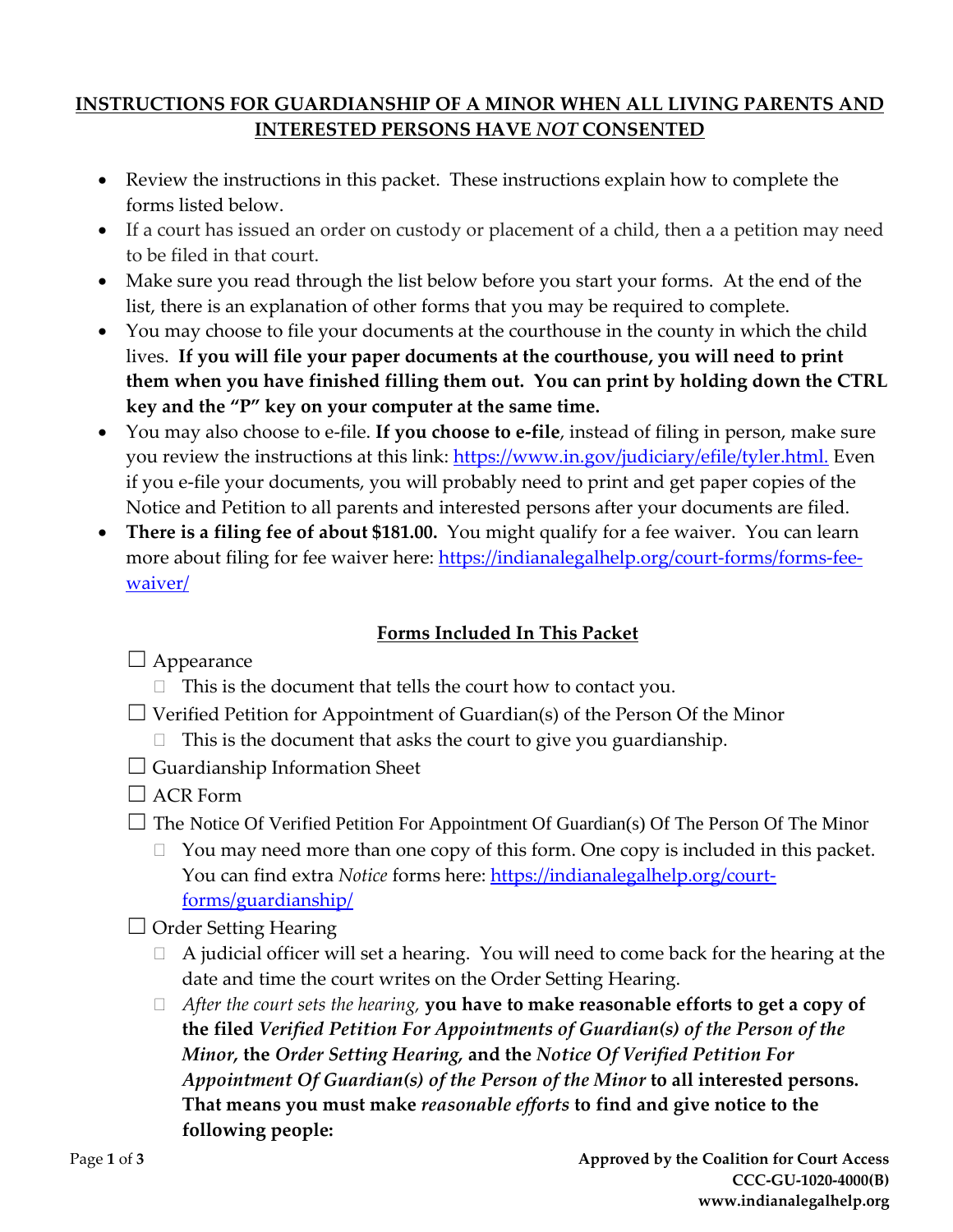- o The minor child if the minor child you are seeking guardianship of is 14 years old or older.
- o Any living parent of the child. This means notice must be given to living parents, many times even if a parent is in jail or has never been active in the child's life. However, you do not have to notify a parent if the court has terminated that parent's parental rights.
- o Any person that the child has lived with during the 60 days before your *Verified Petition For Appointment of Guardian(s) of the Person of the Minor is filed.*
- o Be aware that the court may tell you that you need to notify other people.
- o **You can pay to have the sheriff give the** *Petition, Order Setting Hearing* **and** *Notice Of Verified Petition For Appointment Of Guardian(s)* **to a person or you can mail the papers by certified mail. You can get help with certified mail at the post office.**
- o It may be hard to find a parent or interested person, but you have to show the court that you *really tried*. If you cannot find a parent or interested person, make sure you have proof that you really looked for them. This might mean searching social media and using other online resources. The court *may* allow you to give notice by publishing in a newspaper. You can find links to more information on notice here:<https://indianalegalhelp.org/court-forms/guardianship/>
- $\Box$  Guardianship Order
	- $\Box$  This is the document the judge or commissioner signs saying you may have guardianship of the child.
	- After this is signed, you will still need to take an oath and get your *Letters of Guardianship* from the Clerk.
- $\Box$  Oath of Guardian
	- $\Box$  Bring this with you to the courthouse, but do not sign it until you are told to sign it in front of the Clerk and after you take the oath.
- $\Box$  Letters of Guardianship
	- After you fill out and swear to the *Oath of Guardian,* the Clerk will sign the *Letters of Guardianship.*

## **Other Forms You** *May* **Need**

☐ Minor Child's Notice of and Consent to Appointment of Guardian of the Person (*for minor children 14 years or older*)

- **If the child you are asking to get guardianship of is 14 years old or older, you can ask them to complete this form.** If the child is less than 14 years old, you do not need to file this form.
- $\Box$  Application for Appointment of Guardian
	- $\Box$  This is not required in every county, but is required in some (like Marion County). Check local rules to see if it is required in your county.
- □ CHINS Disclosure Form and ACR Form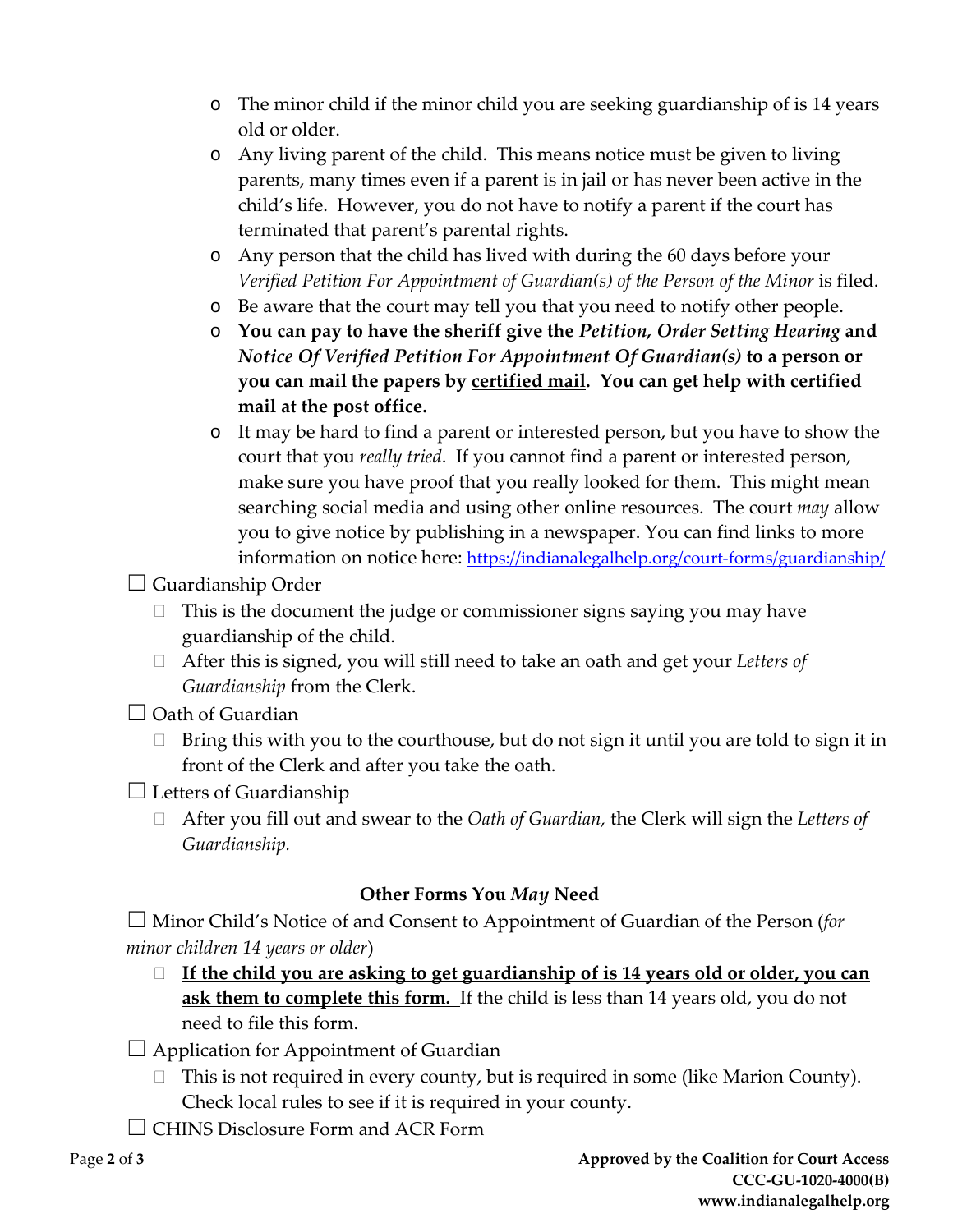- $\Box$  This is required if any of the following are true:
	- A party to these guardianship proceedings in this case has been determined to be a perpetrator of a substantial report of child abuse or neglect.
	- The child(ren) named in the petition for guardianship in this case has/have been the subject of a substantiated report of child abuse or neglect;
	- The child(ren) named in the petition for guardianship in this case has/have been determined to be a child(ren) in need of services under IC 31-34;
	- The child(ren) named in the petition for guardianship in this case has/have been involved in an informal adjustment under IC 31-34-8

Please be aware that the court may ask a **guardian ad litem**, a person that investigates what solutions are in the best interests of a child, to investigate and report on whether the court should give you guardianship of the child before the court makes a decision.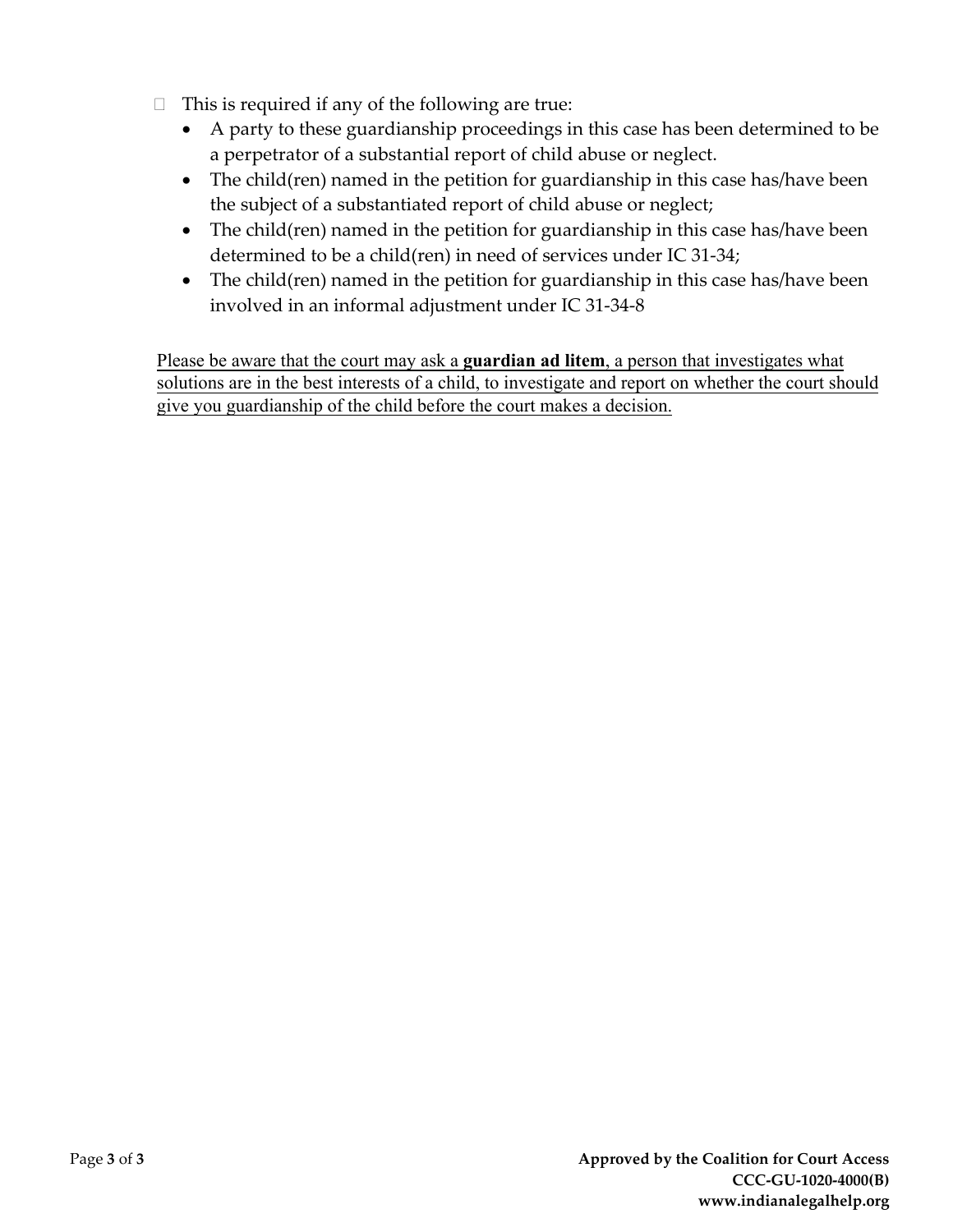| <b>STATE OF INDIANA</b>                                        | IN THE COUNTY COURT TYPE                                                                                                                                                                                                                                                                     | <b>COURT</b><br><b>(IF YOU DON'T KNOW IT LEAVE BLANK)</b>                                                                                                                                                                                                                                                                                                                                                                                                                                                                                                                                                                                                                                                                                                                                                                                                                                                                                                                                                                                                                                                                                                                                |
|----------------------------------------------------------------|----------------------------------------------------------------------------------------------------------------------------------------------------------------------------------------------------------------------------------------------------------------------------------------------|------------------------------------------------------------------------------------------------------------------------------------------------------------------------------------------------------------------------------------------------------------------------------------------------------------------------------------------------------------------------------------------------------------------------------------------------------------------------------------------------------------------------------------------------------------------------------------------------------------------------------------------------------------------------------------------------------------------------------------------------------------------------------------------------------------------------------------------------------------------------------------------------------------------------------------------------------------------------------------------------------------------------------------------------------------------------------------------------------------------------------------------------------------------------------------------|
|                                                                |                                                                                                                                                                                                                                                                                              |                                                                                                                                                                                                                                                                                                                                                                                                                                                                                                                                                                                                                                                                                                                                                                                                                                                                                                                                                                                                                                                                                                                                                                                          |
|                                                                |                                                                                                                                                                                                                                                                                              |                                                                                                                                                                                                                                                                                                                                                                                                                                                                                                                                                                                                                                                                                                                                                                                                                                                                                                                                                                                                                                                                                                                                                                                          |
|                                                                |                                                                                                                                                                                                                                                                                              |                                                                                                                                                                                                                                                                                                                                                                                                                                                                                                                                                                                                                                                                                                                                                                                                                                                                                                                                                                                                                                                                                                                                                                                          |
| by a lawyer.                                                   |                                                                                                                                                                                                                                                                                              |                                                                                                                                                                                                                                                                                                                                                                                                                                                                                                                                                                                                                                                                                                                                                                                                                                                                                                                                                                                                                                                                                                                                                                                          |
| required by Court Rules is:<br><b>YOUR ADDRESS</b><br>Address: |                                                                                                                                                                                                                                                                                              |                                                                                                                                                                                                                                                                                                                                                                                                                                                                                                                                                                                                                                                                                                                                                                                                                                                                                                                                                                                                                                                                                                                                                                                          |
| Phone:                                                         |                                                                                                                                                                                                                                                                                              | Fax: YOUR FAX NUMBER, IF YOU HAVE ONE                                                                                                                                                                                                                                                                                                                                                                                                                                                                                                                                                                                                                                                                                                                                                                                                                                                                                                                                                                                                                                                                                                                                                    |
|                                                                |                                                                                                                                                                                                                                                                                              |                                                                                                                                                                                                                                                                                                                                                                                                                                                                                                                                                                                                                                                                                                                                                                                                                                                                                                                                                                                                                                                                                                                                                                                          |
| Yes<br>$\Box$                                                  | N <sub>o</sub>                                                                                                                                                                                                                                                                               |                                                                                                                                                                                                                                                                                                                                                                                                                                                                                                                                                                                                                                                                                                                                                                                                                                                                                                                                                                                                                                                                                                                                                                                          |
| Caption:                                                       |                                                                                                                                                                                                                                                                                              |                                                                                                                                                                                                                                                                                                                                                                                                                                                                                                                                                                                                                                                                                                                                                                                                                                                                                                                                                                                                                                                                                                                                                                                          |
|                                                                |                                                                                                                                                                                                                                                                                              |                                                                                                                                                                                                                                                                                                                                                                                                                                                                                                                                                                                                                                                                                                                                                                                                                                                                                                                                                                                                                                                                                                                                                                                          |
|                                                                | <b>SIGN HERE</b>                                                                                                                                                                                                                                                                             |                                                                                                                                                                                                                                                                                                                                                                                                                                                                                                                                                                                                                                                                                                                                                                                                                                                                                                                                                                                                                                                                                                                                                                                          |
|                                                                | Signature                                                                                                                                                                                                                                                                                    |                                                                                                                                                                                                                                                                                                                                                                                                                                                                                                                                                                                                                                                                                                                                                                                                                                                                                                                                                                                                                                                                                                                                                                                          |
|                                                                |                                                                                                                                                                                                                                                                                              | by                                                                                                                                                                                                                                                                                                                                                                                                                                                                                                                                                                                                                                                                                                                                                                                                                                                                                                                                                                                                                                                                                                                                                                                       |
| hand delivery                                                  |                                                                                                                                                                                                                                                                                              |                                                                                                                                                                                                                                                                                                                                                                                                                                                                                                                                                                                                                                                                                                                                                                                                                                                                                                                                                                                                                                                                                                                                                                                          |
|                                                                | <b>COUNTY OF NAME OF COUNTY</b><br>IN RE THE GUARDIANSHIP OF<br>NAME OF THE MINOR CHILD<br>TO CONTACT YOU <u>ONLY</u> ──→<br>BY EMAIL, CHECK THIS<br>CHECK THIS BOX ONLY IF Check the box below:<br>$\longrightarrow$ $\Box$<br>RELATED CASES, CHECK<br>'YES' AND LIST BELOW. IF<br>Caption: | APPEARANCE BY UNREPRESENTED PERSON<br>My name is <u>YOUR NAME</u> and in this case I am not represented<br>My contact information for receiving legal service of documents and case information as<br>IF YOU WANT THE COURT Email address: YOUR EMAIL<br>I will accept service at the above email address.<br>YOUR PHONE NUMBER<br>OR, if in a related case, you have used the Attorney General confidential address, you may<br>Attorney General confidential address<br>CONFIDENTIAL ADDRESS This is a GU case type as defined in Administrative Rule 8(B)(3).<br>There are other cases related to this case: (If yes, please indicate below)<br>Caption and case number of related cases:<br>Case No.:<br>Additional information as required by local rule:<br>ANY ADDITIONAL INFORMATION REQUIRED BY LOCAL RULE.<br>CERTIFICATE OF SERVICE THIS TO THE<br>I hereby certify that I sent a copy of this document on $\frac{\text{PARENT OR OTHER INTERESTED}}{\text{PERSON}}$<br>$\exists$ e-service using the e-filing system<br>first-class U.S. mail, postage prepaid<br>to NAME OF PERSON THIS FORM WILL BE SENT TO at the following address:<br>ADDRESS THIS FORM WILL BE SENT TO |

YOUR SIGNATURE

**Signature**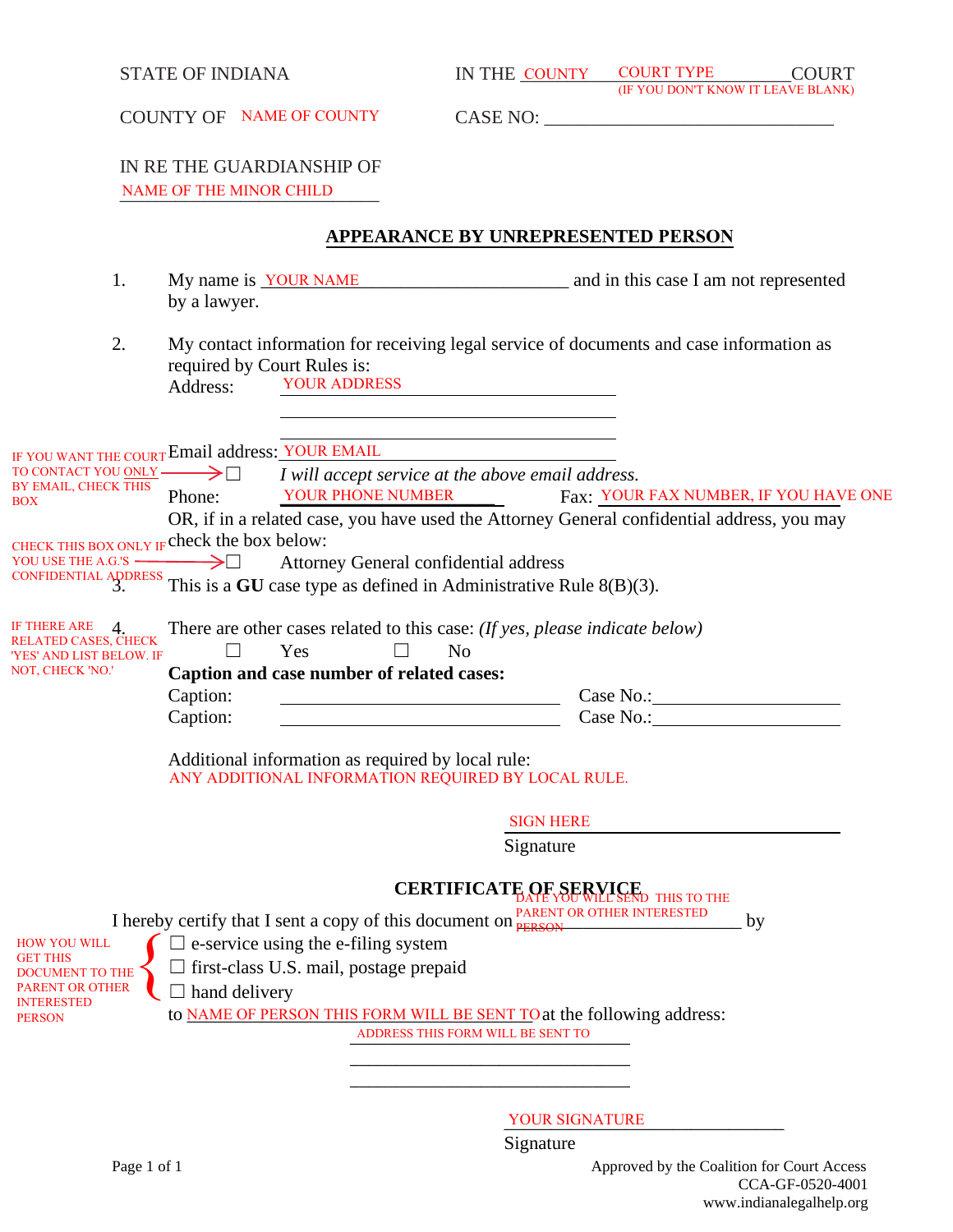| <b>STATE OF INDIANA</b>   | IN THE             | <b>COURT</b>                                                                                      |
|---------------------------|--------------------|---------------------------------------------------------------------------------------------------|
| COUNTY OF                 |                    | CASE NO.                                                                                          |
| IN RETHE GUARDIANSHIP OF: | <b>INFORMATION</b> | FOR THE SECTION ABOVE THE DOTTED LINE LOOK AT THE<br>FIRST FORM YOU FILLED OUT AND ENTER THE SAME |
| Minor Child               | <b>HERE.</b>       |                                                                                                   |
|                           |                    |                                                                                                   |

#### **VERIFIED PETITION FOR APPOINTMENT OF GUARDIAN(S) OF THE PERSON OF MINOR**

Come now the Petitioner(s) MADE CO-GUARDIANS, PUT BOTH NAMES HERE 3. And respectfully petitions the Court to appoint Petitioner(s) as guardian(s) of \_\_\_\_\_\_\_\_\_\_\_\_\_\_\_\_\_\_\_\_\_\_\_\_\_\_\_\_\_\_\_\_\_\_\_\_\_\_, a minor child. In support of this request, Petitioner(s) would show the Court as follows: CHILD'S 1. NAME OF THE MINOR CHILD was born on CHILD'S DATE OF BIRTH, is \_\_\_\_\_\_\_ years old and is incapacitated due to minority and resides at the following address: \_\_\_\_\_\_\_\_\_\_\_\_\_\_\_\_\_\_\_\_\_\_\_\_\_\_\_\_\_\_\_\_\_\_\_\_\_\_\_\_\_\_\_\_\_\_\_\_\_\_\_\_\_\_\_\_\_\_\_\_\_\_\_\_\_\_\_\_\_\_\_\_\_\_\_\_\_\_\_\_\_\_\_\_\_. CHILD'S ADDRESS YOUR NAME-IF YOU AND ANOTHER PERSON ARE BOTH ASKING TO BE NAME OF THE MINOR CHILD AGE

2. Petitioner(s) reside at \_\_\_\_\_\_\_\_\_\_\_\_\_\_\_\_\_\_\_\_\_\_\_\_\_\_\_\_\_\_\_\_\_\_\_\_\_\_\_\_\_\_\_\_\_\_\_\_\_\_\_\_\_\_\_\_\_\_\_\_\_\_\_\_\_\_\_\_\_\_\_\_\_\_\_\_\_\_\_\_\_\_\_\_\_ YOUR (AND CO-GUARDIAN'S) ADDRESS

IF CHILD IS LIVING  $\frac{3}{WITH}$  You, the child has been in the physical custody and care of Petitioner(s) since PUT THE DATE THE BEGAN LIVING WITH YOU HERE, because:

\_\_\_\_\_\_\_\_\_\_\_\_\_\_\_\_\_\_\_\_\_\_\_\_\_\_\_\_\_\_\_\_\_\_\_\_\_\_\_\_\_\_\_\_\_\_\_\_\_\_\_\_\_\_\_\_\_\_\_\_\_\_\_\_\_\_\_\_\_\_\_\_\_\_\_\_\_\_\_\_\_\_\_\_\_ IF THE CHILD HAS BEEN LIVING WITH YOU, REASON(S) WHY THE CHILD WAS PLACED IN <u>YOUR CARE</u> YOUR CARE

\_\_\_\_\_\_\_\_\_\_\_\_\_\_\_\_\_\_\_\_\_\_\_\_\_\_\_\_\_\_\_\_\_\_\_\_\_\_\_\_\_\_\_\_\_\_\_\_\_\_\_\_\_\_\_\_\_\_\_\_\_\_\_\_\_\_\_\_\_\_\_\_\_\_\_\_\_\_\_\_\_\_\_\_\_.

| 4.                                                  | <b>YOUR RELATIONSHIP TO THE</b><br>Petitioner(s) is/are the child's $MINOR CHILD$<br>. Petitioner(s) has/have been            |
|-----------------------------------------------------|-------------------------------------------------------------------------------------------------------------------------------|
|                                                     | supporting and caring for the child in the following ways:<br>EXPLAIN TO THE JUDGE HOW YOU HAVE BEEN TAKING CARE OF THE CHILD |
|                                                     |                                                                                                                               |
|                                                     |                                                                                                                               |
| 5.<br><b>CHECK THE BOX(ES)</b>                      | A Child In Need Of Services (CHINS) petition                                                                                  |
| <b>THAT IS/ARE TRUE</b>                             | $\Box$ has been filed regarding this child and is $\Box$ open $\Box$ closed                                                   |
|                                                     | $\Box$ has not been filed regarding this child.                                                                               |
| 6.                                                  | A program of informal adjustment                                                                                              |
| <b>CHECK THE BOX(ES)</b><br><b>THAT IS/ARE TRUE</b> | $\Box$ has been filed regarding this child and is $\Box$ open $\Box$ closed                                                   |
|                                                     | $\Box$ has not been filed regarding this child.                                                                               |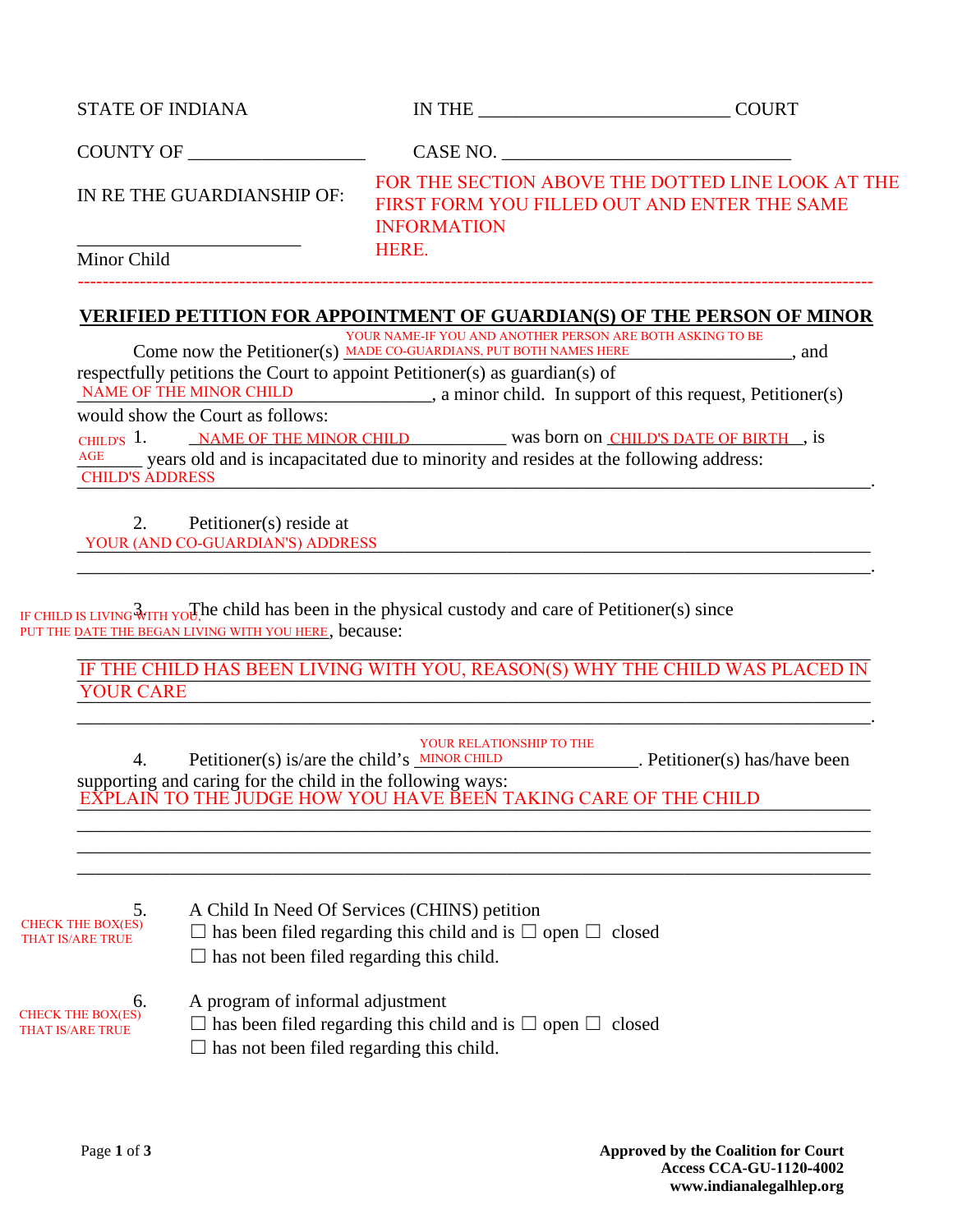| 7.<br><b>CHECK THE BOX THAT</b><br><b>ARE TRUE</b> | Petitioner $(s)$ :<br>$\Box$ are aware of another guardian appointed for or acting as the custodian of the minor child<br>and their name is IF THERE IS AN APPOINTED GUARDIAN, PUT THEIR NAME HERE<br>and<br>address is: IF THERE IS AN APPOINTED GUARDIAN, PUT THEIR ADDRESS HERE<br>$\Box$ are not aware of another guardian appointed for or acting as the custodian of the minor<br>child. |
|----------------------------------------------------|------------------------------------------------------------------------------------------------------------------------------------------------------------------------------------------------------------------------------------------------------------------------------------------------------------------------------------------------------------------------------------------------|
| 8.                                                 | A protective order:                                                                                                                                                                                                                                                                                                                                                                            |

 $\Box$  has not been issued for the minor.

9. The child has the following real or personal property. The lines below should include a description and approximate value of the property. Property includes any compensation, pension, insurance or allowance to which the minor child may be entitled: LIST THE CHILD'S PROPERTY HERE WITH AN APPROXIMATE VALUE OF THE PROPERTY. IF THE \_\_\_\_\_\_\_\_\_\_\_\_\_\_\_\_\_\_\_\_\_\_\_\_\_\_\_\_\_\_\_\_\_\_\_\_\_\_\_\_\_\_\_\_\_\_\_\_\_\_\_\_\_\_\_\_\_\_\_\_\_\_\_\_\_\_\_\_\_\_\_\_\_\_\_\_\_\_\_\_\_\_\_\_\_ MUST LIST IT HERE. CHILD IS ENTITLED TO ANY COMPENSATION, PENSION, INSURANCE OR ALLOWANCE YOU

10. As far as Petitioner(s) know or can reasonably discover, the names and addresses of the persons most closely related by blood or marriage to the minor child are: LIST THE NAMES AND ADDRESSES OF THE CHILD'S PARENTS AND OF ANY ONE ELSE CLOSELY \_\_\_\_\_\_\_\_\_\_\_\_\_\_\_\_\_\_\_\_\_\_\_\_\_\_\_\_\_\_\_\_\_\_\_\_\_\_\_\_\_\_\_\_\_\_\_\_\_\_\_\_\_\_\_\_\_\_\_\_\_\_\_\_\_\_\_\_\_\_\_\_\_\_\_\_\_\_\_\_\_\_\_\_\_ RELATED TO THE CHILD BY BLOOD OR MARRIAGE

\_\_\_\_\_\_\_\_\_\_\_\_\_\_\_\_\_\_\_\_\_\_\_\_\_\_\_\_\_\_\_\_\_\_\_\_\_\_\_\_\_\_\_\_\_\_\_\_\_\_\_\_\_\_\_\_\_\_\_\_\_\_\_\_\_\_\_\_\_\_\_\_\_\_\_\_\_\_\_\_\_\_\_\_\_

11. The appointment of a guardian is sought for the following reasons: TELL THE JUDGE WHY YOU THINK YOU SHOULD HAVE GUARDIANSHIP OF THE CHILD

\_\_\_\_\_\_\_\_\_\_\_\_\_\_\_\_\_\_\_\_\_\_\_\_\_\_\_\_\_\_\_\_\_\_\_\_\_\_\_\_\_\_\_\_\_\_\_\_\_\_\_\_\_\_\_\_\_\_\_\_\_\_\_\_\_\_\_\_\_\_\_\_\_\_\_\_\_\_\_\_\_\_\_\_\_ \_\_\_\_\_\_\_\_\_\_\_\_\_\_\_\_\_\_\_\_\_\_\_\_\_\_\_\_\_\_\_\_\_\_\_\_\_\_\_\_\_\_\_\_\_\_\_\_\_\_\_\_\_\_\_\_\_\_\_\_\_\_\_\_\_\_\_\_\_\_\_\_\_\_\_\_\_\_\_\_\_\_\_\_\_ \_\_\_\_\_\_\_\_\_\_\_\_\_\_\_\_\_\_\_\_\_\_\_\_\_\_\_\_\_\_\_\_\_\_\_\_\_\_\_\_\_\_\_\_\_\_\_\_\_\_\_\_\_\_\_\_\_\_\_\_\_\_\_\_\_\_\_\_\_\_\_\_\_\_\_\_\_\_\_\_\_\_\_\_\_ \_\_\_\_\_\_\_\_\_\_\_\_\_\_\_\_\_\_\_\_\_\_\_\_\_\_\_\_\_\_\_\_\_\_\_\_\_\_\_\_\_\_\_\_\_\_\_\_\_\_\_\_\_\_\_\_\_\_\_\_\_\_\_\_\_\_\_\_\_\_\_\_\_\_\_\_\_\_\_\_\_\_\_\_\_ \_\_\_\_\_\_\_\_\_\_\_\_\_\_\_\_\_\_\_\_\_\_\_\_\_\_\_\_\_\_\_\_\_\_\_\_\_\_\_\_\_\_\_\_\_\_\_\_\_\_\_\_\_\_\_\_\_\_\_\_\_\_\_\_\_\_\_\_\_\_\_\_\_\_\_\_\_\_\_\_\_\_\_\_\_ \_\_\_\_\_\_\_\_\_\_\_\_\_\_\_\_\_\_\_\_\_\_\_\_\_\_\_\_\_\_\_\_\_\_\_\_\_\_\_\_\_\_\_\_\_\_\_\_\_\_\_\_\_\_\_\_\_\_\_\_\_\_\_\_\_\_\_\_\_\_\_\_\_\_\_\_\_\_\_\_\_\_\_\_\_ \_\_\_\_\_\_\_\_\_\_\_\_\_\_\_\_\_\_\_\_\_\_\_\_\_\_\_\_\_\_\_\_\_\_\_\_\_\_\_\_\_\_\_\_\_\_\_\_\_\_\_\_\_\_\_\_\_\_\_\_\_\_\_\_\_\_\_\_\_\_\_\_\_\_\_\_\_\_\_\_\_\_\_\_\_ \_\_\_\_\_\_\_\_\_\_\_\_\_\_\_\_\_\_\_\_\_\_\_\_\_\_\_\_\_\_\_\_\_\_\_\_\_\_\_\_\_\_\_\_\_\_\_\_\_\_\_\_\_\_\_\_\_\_\_\_\_\_\_\_\_\_\_\_\_\_\_\_\_\_\_\_\_\_\_\_\_\_\_\_\_

\_\_\_\_\_\_\_\_\_\_\_\_\_\_\_\_\_\_\_\_\_\_\_\_\_\_\_\_\_\_\_\_\_\_\_\_\_\_\_\_\_\_\_\_\_\_\_\_\_\_\_\_\_\_\_\_\_\_\_\_\_\_\_\_\_\_\_\_\_\_\_\_\_\_\_\_\_\_\_\_\_\_\_\_\_ \_\_\_\_\_\_\_\_\_\_\_\_\_\_\_\_\_\_\_\_\_\_\_\_\_\_\_\_\_\_\_\_\_\_\_\_\_\_\_\_\_\_\_\_\_\_\_\_\_\_\_\_\_\_\_\_\_\_\_\_\_\_\_\_\_\_\_\_\_\_\_\_\_\_\_\_\_\_\_\_\_\_\_\_\_ \_\_\_\_\_\_\_\_\_\_\_\_\_\_\_\_\_\_\_\_\_\_\_\_\_\_\_\_\_\_\_\_\_\_\_\_\_\_\_\_\_\_\_\_\_\_\_\_\_\_\_\_\_\_\_\_\_\_\_\_\_\_\_\_\_\_\_\_\_\_\_\_\_\_\_\_\_\_\_\_\_\_\_\_\_

12. If appointed as guardian(s) of the child, Petitioner(s) can provide the following for the child:

TELL THE JUDGE WHAT YOU CAN PROVIDE TO THE CHILD IF YOU ARE APPOINTED AS \_\_\_\_\_\_\_\_\_\_\_\_\_\_\_\_\_\_\_\_\_\_\_\_\_\_\_\_\_\_\_\_\_\_\_\_\_\_\_\_\_\_\_\_\_\_\_\_\_\_\_\_\_\_\_\_\_\_\_\_\_\_\_\_\_\_\_\_\_\_\_\_\_\_\_\_\_\_\_\_\_\_\_\_\_ GUARDIAN

\_\_\_\_\_\_\_\_\_\_\_\_\_\_\_\_\_\_\_\_\_\_\_\_\_\_\_\_\_\_\_\_\_\_\_\_\_\_\_\_\_\_\_\_\_\_\_\_\_\_\_\_\_\_\_\_\_\_\_\_\_\_\_\_\_\_\_\_\_\_\_\_\_\_\_\_\_\_\_\_\_\_\_\_\_ \_\_\_\_\_\_\_\_\_\_\_\_\_\_\_\_\_\_\_\_\_\_\_\_\_\_\_\_\_\_\_\_\_\_\_\_\_\_\_\_\_\_\_\_\_\_\_\_\_\_\_\_\_\_\_\_\_\_\_\_\_\_\_\_\_\_\_\_\_\_\_\_\_\_\_\_\_\_\_\_\_\_\_\_\_ \_\_\_\_\_\_\_\_\_\_\_\_\_\_\_\_\_\_\_\_\_\_\_\_\_\_\_\_\_\_\_\_\_\_\_\_\_\_\_\_\_\_\_\_\_\_\_\_\_\_\_\_\_\_\_\_\_\_\_\_\_\_\_\_\_\_\_\_\_\_\_\_\_\_\_\_\_\_\_\_\_\_\_\_\_ \_\_\_\_\_\_\_\_\_\_\_\_\_\_\_\_\_\_\_\_\_\_\_\_\_\_\_\_\_\_\_\_\_\_\_\_\_\_\_\_\_\_\_\_\_\_\_\_\_\_\_\_\_\_\_\_\_\_\_\_\_\_\_\_\_\_\_\_\_\_\_\_\_\_\_\_\_\_\_\_\_\_\_\_\_ \_\_\_\_\_\_\_\_\_\_\_\_\_\_\_\_\_\_\_\_\_\_\_\_\_\_\_\_\_\_\_\_\_\_\_\_\_\_\_\_\_\_\_\_\_\_\_\_\_\_\_\_\_\_\_\_\_\_\_\_\_\_\_\_\_\_\_\_\_\_\_\_\_\_\_\_\_\_\_\_\_\_\_\_\_

**TRUE**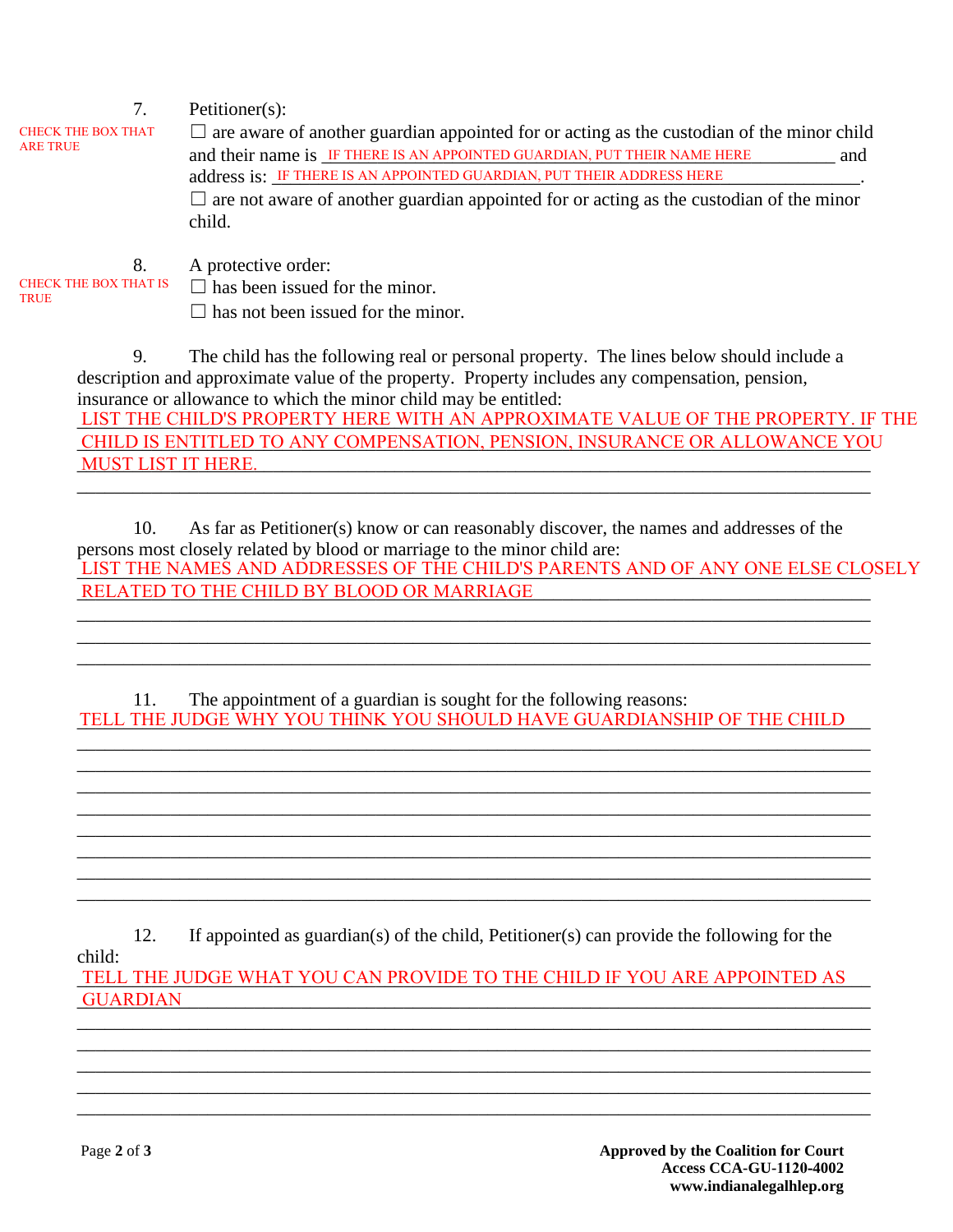| CHECK THE BOX 13.<br><b>THAT IS TRUE</b>                 |                      |                                    |                      | The filing fee for this proceeding:<br>$\Box$ has been paid.                          |  | $\Box$ has not been paid.         |           |                            |    |    |                                | $\Box$ has been waived. |                                                                                                                                                                         |    |
|----------------------------------------------------------|----------------------|------------------------------------|----------------------|---------------------------------------------------------------------------------------|--|-----------------------------------|-----------|----------------------------|----|----|--------------------------------|-------------------------|-------------------------------------------------------------------------------------------------------------------------------------------------------------------------|----|
|                                                          | $asset(s)$ .         | 14.                                |                      |                                                                                       |  |                                   |           |                            |    |    |                                |                         | Petitioner(s) request that no bond be required of Petitioner(s) since the minor child has no                                                                            |    |
| <b>CHECK THE BOX</b><br><b>THAT IS TRUE</b>              |                      | 15.                                |                      | $\Box$ Petitioner(s) have been appointed guardian(s) of another person in this state. |  |                                   |           |                            |    |    |                                |                         | $\Box$ Petitioner(s) have not been appointed guardian(s) of another person in this state.                                                                               |    |
|                                                          |                      | 16.                                |                      | http://iga.in.gov/legislative/laws/2019/ic/titles/029#29-3-14                         |  |                                   |           |                            |    |    |                                |                         | Less restrictive alternatives are not sufficient to meet the needs of the child because<br>INFORMATION ON LESS RESTRICTIVE ALTERNATIVES CAN BE FOUND AT I.C. 29-3-1-7.8 |    |
|                                                          |                      | Wherefore,<br><b>NAME OF CHILD</b> |                      | Petitioner(s)                                                                         |  | respectfully                      | requests  |                            | to | be | after notice and a hearing.    | appointed               | $\text{quardian}(s)$                                                                                                                                                    | of |
|                                                          | statements are true. |                                    |                      |                                                                                       |  |                                   |           |                            |    |    |                                |                         | The undersigned affirms under penalties for perjury that the foregoing representations and                                                                              |    |
|                                                          |                      |                                    |                      | SIGNATURE OF CO-GUARDIAN (IF THERE IS ONE)                                            |  |                                   |           | <b>SIGN HERE</b>           |    |    |                                |                         |                                                                                                                                                                         |    |
|                                                          | Signature            |                                    |                      |                                                                                       |  |                                   | Signature |                            |    |    |                                |                         |                                                                                                                                                                         |    |
|                                                          |                      |                                    |                      |                                                                                       |  | <b>CERTIFICATE OF SERVICE</b>     |           |                            |    |    |                                |                         |                                                                                                                                                                         |    |
|                                                          |                      |                                    |                      | I hereby certify that I sent a copy of this document on <b>PERSON</b>                 |  |                                   |           | PARENT OR OTHER INTERESTED |    |    | DATE YOU WILL SEND THIS TO THE | by                      |                                                                                                                                                                         |    |
|                                                          |                      |                                    |                      | $\frac{HOW \text{ YOU WILL}}{HOM}$ $\Box$ e-service using the e-filing system         |  |                                   |           |                            |    |    |                                |                         |                                                                                                                                                                         |    |
| GET THIS<br><b>DOCUMENT TO</b><br>THE PARENT OR<br>OTHER |                      |                                    | $\Box$ hand delivery | $\Box$ first-class U.S. mail, postage prepaid                                         |  |                                   |           |                            |    |    |                                |                         |                                                                                                                                                                         |    |
| <b>INTERESTED</b><br><b>PERSON</b>                       |                      |                                    |                      | to <u>NAME OF PERSON THIS FORM WILL BE SENT TO</u> at the following address:          |  |                                   |           |                            |    |    |                                |                         |                                                                                                                                                                         |    |
|                                                          |                      |                                    |                      |                                                                                       |  | ADDRESS THIS FORM WILL BE SENT TO |           |                            |    |    |                                |                         |                                                                                                                                                                         |    |
|                                                          |                      |                                    |                      |                                                                                       |  |                                   |           |                            |    |    |                                |                         |                                                                                                                                                                         |    |
|                                                          |                      |                                    |                      |                                                                                       |  |                                   |           | DATE YOU WILL SEND THIS TO |    |    |                                |                         |                                                                                                                                                                         |    |
|                                                          |                      |                                    |                      | I hereby certify that I sent a copy of this document on <b>INTERESTED PERSON</b>      |  |                                   |           | THE PARENT OR OTHER        |    |    |                                | by                      |                                                                                                                                                                         |    |
| HOW YOU WILL<br><b>GET THIS</b>                          |                      |                                    |                      | $\Box$ e-service using the e-filing system                                            |  |                                   |           |                            |    |    |                                |                         |                                                                                                                                                                         |    |
| <b>DOCUMENT TO</b><br>THE PARENT OR                      |                      |                                    | hand delivery        | first-class U.S. mail, postage prepaid                                                |  |                                   |           |                            |    |    |                                |                         |                                                                                                                                                                         |    |
| OTHER<br>INTERESTED                                      |                      | to                                 |                      | NAME OF PERSON THIS FORM WILL BE SENT TO                                              |  |                                   |           |                            |    |    | at the following address:      |                         |                                                                                                                                                                         |    |
| PERSON                                                   |                      |                                    |                      |                                                                                       |  | ADDRESS THIS FORM WILL BE SENT TO |           |                            |    |    |                                |                         |                                                                                                                                                                         |    |
|                                                          |                      |                                    |                      |                                                                                       |  |                                   |           |                            |    |    |                                |                         |                                                                                                                                                                         |    |
|                                                          |                      |                                    |                      | SIGNATURE OF CO-GUARDIAN, IF THERE IS ONE                                             |  |                                   |           | <b>YOUR SIGNATURE</b>      |    |    |                                |                         |                                                                                                                                                                         |    |
|                                                          | Signature            |                                    |                      |                                                                                       |  |                                   | Signature |                            |    |    |                                |                         |                                                                                                                                                                         |    |
|                                                          |                      |                                    |                      |                                                                                       |  |                                   |           |                            |    |    |                                |                         |                                                                                                                                                                         |    |
|                                                          | Page 3 of 3          |                                    |                      |                                                                                       |  |                                   |           |                            |    |    |                                |                         | <b>Approved by the Coalition for Court</b><br>$\triangle$ ccess $\triangle$ C $\triangle$ A <sub>-CII-1120-4002</sub>                                                   |    |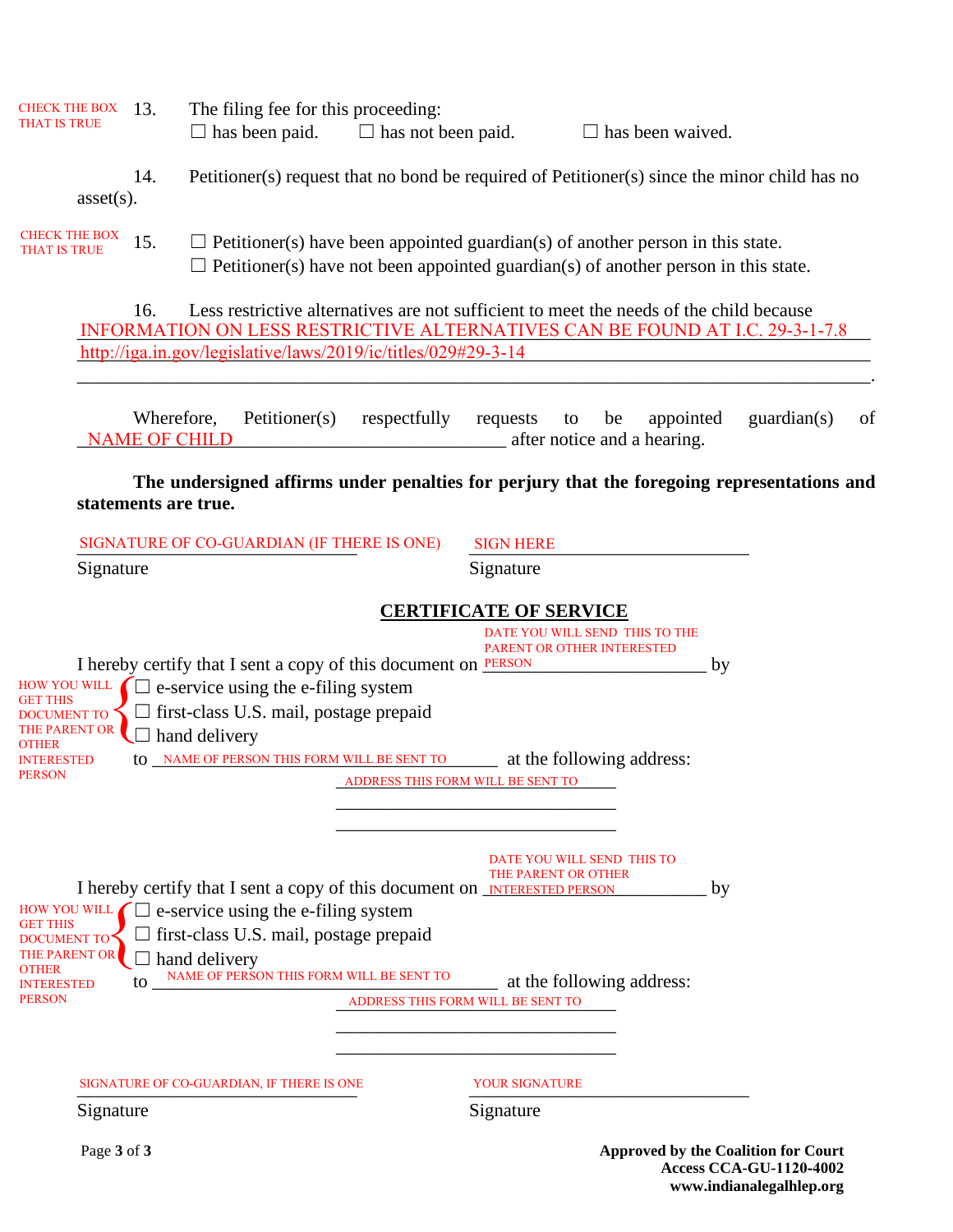# **CONFIDENTIAL DOCUMENT \*TREAT AS IF FILED ON GREEN PAPER\***

# **Guardianship Registry Information Sheet-Trial Rule 3.1 (A)(10)**

 $(\bar{\Delta}$  Individual

□ Estate □ Estate and Individual)

**Choose One\*** (**⊠** Minor □ Adult) **Choose One\*** (□ Temporary **③** Permanent) **Choose One\*** ( $\overline{\mathbb{X}}$  Minor  $\Box$  Adult)

**Related Cases (List any cases in which the Protected Person is a party, e.g., CHINS)**

|                                             |                                                                                                                |                                                                                                                |  |  |                                                                       | <b>- FOR THE FIRST</b><br>SECTION,                        |  |
|---------------------------------------------|----------------------------------------------------------------------------------------------------------------|----------------------------------------------------------------------------------------------------------------|--|--|-----------------------------------------------------------------------|-----------------------------------------------------------|--|
|                                             | <b>Petitioner</b>                                                                                              |                                                                                                                |  |  | $\overline{\mathscr{C}}$                                              | <b>INCLUDE</b><br><b>YOUR NAME IN</b>                     |  |
|                                             |                                                                                                                |                                                                                                                |  |  |                                                                       | THE BLANK AND<br><b>FILL IN THE</b><br><b>INFORMATION</b> |  |
|                                             |                                                                                                                |                                                                                                                |  |  |                                                                       | <b>BELOW. IF</b>                                          |  |
|                                             |                                                                                                                |                                                                                                                |  |  |                                                                       | <b>SOMEONE ELSE IS</b><br><b>ASKING FOR</b>               |  |
|                                             |                                                                                                                | Home Phone:____________________________Work Phone:_____________________Cell Phone:__________________           |  |  |                                                                       | <b>GUARDIANSHIP</b><br>WITH YOU, PUT                      |  |
|                                             |                                                                                                                |                                                                                                                |  |  |                                                                       | <b>THEIR</b><br><b>INFORMATION ON</b>                     |  |
|                                             |                                                                                                                | Attorney Name: Mannell Bar Number: Manneson Dep. Filed Date: Manneson Dep. Filed Date:                         |  |  |                                                                       | THE NEXT PAGE                                             |  |
|                                             | <b>Protected Person</b>                                                                                        |                                                                                                                |  |  | <b>Estimated Value \$</b>                                             |                                                           |  |
|                                             |                                                                                                                |                                                                                                                |  |  |                                                                       |                                                           |  |
| FILL IN THE<br><b>CHILD'S</b>               |                                                                                                                |                                                                                                                |  |  |                                                                       |                                                           |  |
| <b>INFORMATION</b>                          |                                                                                                                | Eye Color: ___________ Hair Color: ___________ Height: _________ Weight: _________ Ibs                         |  |  |                                                                       |                                                           |  |
| <b>HERE</b>                                 |                                                                                                                |                                                                                                                |  |  |                                                                       |                                                           |  |
|                                             |                                                                                                                |                                                                                                                |  |  |                                                                       |                                                           |  |
|                                             |                                                                                                                |                                                                                                                |  |  |                                                                       |                                                           |  |
|                                             |                                                                                                                |                                                                                                                |  |  |                                                                       |                                                           |  |
|                                             |                                                                                                                | Attorney Name: Manner Manner Bar Number: Manner App. Filed Date: Manner Manner Manner Manner Manner Manner Man |  |  |                                                                       |                                                           |  |
|                                             |                                                                                                                |                                                                                                                |  |  |                                                                       |                                                           |  |
|                                             |                                                                                                                |                                                                                                                |  |  |                                                                       |                                                           |  |
|                                             | Guardian $\Box$ Check if same as petitioner $\Box$ Certified (Only check if Federal or State Certified)        |                                                                                                                |  |  |                                                                       |                                                           |  |
| <b>IF THE CHILD</b><br><b>CURRENTLY</b>     |                                                                                                                |                                                                                                                |  |  |                                                                       |                                                           |  |
| <b>HAS A</b>                                |                                                                                                                | DOB: Gender:* Race:* Race: * Race: New York: 2008:                                                             |  |  |                                                                       |                                                           |  |
| <b>GUARDIAN</b><br>(NOT THE                 |                                                                                                                |                                                                                                                |  |  |                                                                       |                                                           |  |
| <b>CHILD'S</b><br><b>PARENT) FILL</b>       |                                                                                                                |                                                                                                                |  |  |                                                                       |                                                           |  |
| <b>IN THE</b>                               | Email Address:* The Contract of the Contract of the Contract of the Contract of the Contract of the Contract o |                                                                                                                |  |  |                                                                       |                                                           |  |
| <b>INFORMATION</b><br><b>HERE</b>           |                                                                                                                | Attorney Name: Sar Number: App. Filed Date:                                                                    |  |  |                                                                       |                                                           |  |
|                                             | <b>Guardian Institution</b>                                                                                    |                                                                                                                |  |  |                                                                       |                                                           |  |
|                                             |                                                                                                                |                                                                                                                |  |  |                                                                       | IF AN<br><b>INSTITUTION</b><br>(LIKE A                    |  |
|                                             |                                                                                                                |                                                                                                                |  |  |                                                                       | <b>HOSPITAL) IS</b><br><b>THE CHILD'S</b>                 |  |
|                                             |                                                                                                                |                                                                                                                |  |  |                                                                       | <b>GUARDIAN,</b><br><b>FILL IN THIS</b>                   |  |
|                                             |                                                                                                                | Close Relative (Entitled to Notice) Relationship to Protected Person                                           |  |  |                                                                       | <b>SECTION.</b>                                           |  |
| <b>INCLUDE THE</b>                          |                                                                                                                |                                                                                                                |  |  |                                                                       |                                                           |  |
| <b>CHILD'S CLOSE</b><br><b>RELATIVE'S</b>   |                                                                                                                |                                                                                                                |  |  |                                                                       |                                                           |  |
| <b>INFORMATION</b><br><b>HERE. THERE</b>    |                                                                                                                |                                                                                                                |  |  |                                                                       |                                                           |  |
| <b>IS ADDITIONAL</b><br><b>SPACE ON THE</b> |                                                                                                                |                                                                                                                |  |  |                                                                       |                                                           |  |
| <b>NEXT PAGE</b>                            |                                                                                                                |                                                                                                                |  |  |                                                                       |                                                           |  |
|                                             | Page 1 of 2                                                                                                    |                                                                                                                |  |  | Approved by the Coalition for Court<br><b>Access CCA-GU-1120-4003</b> |                                                           |  |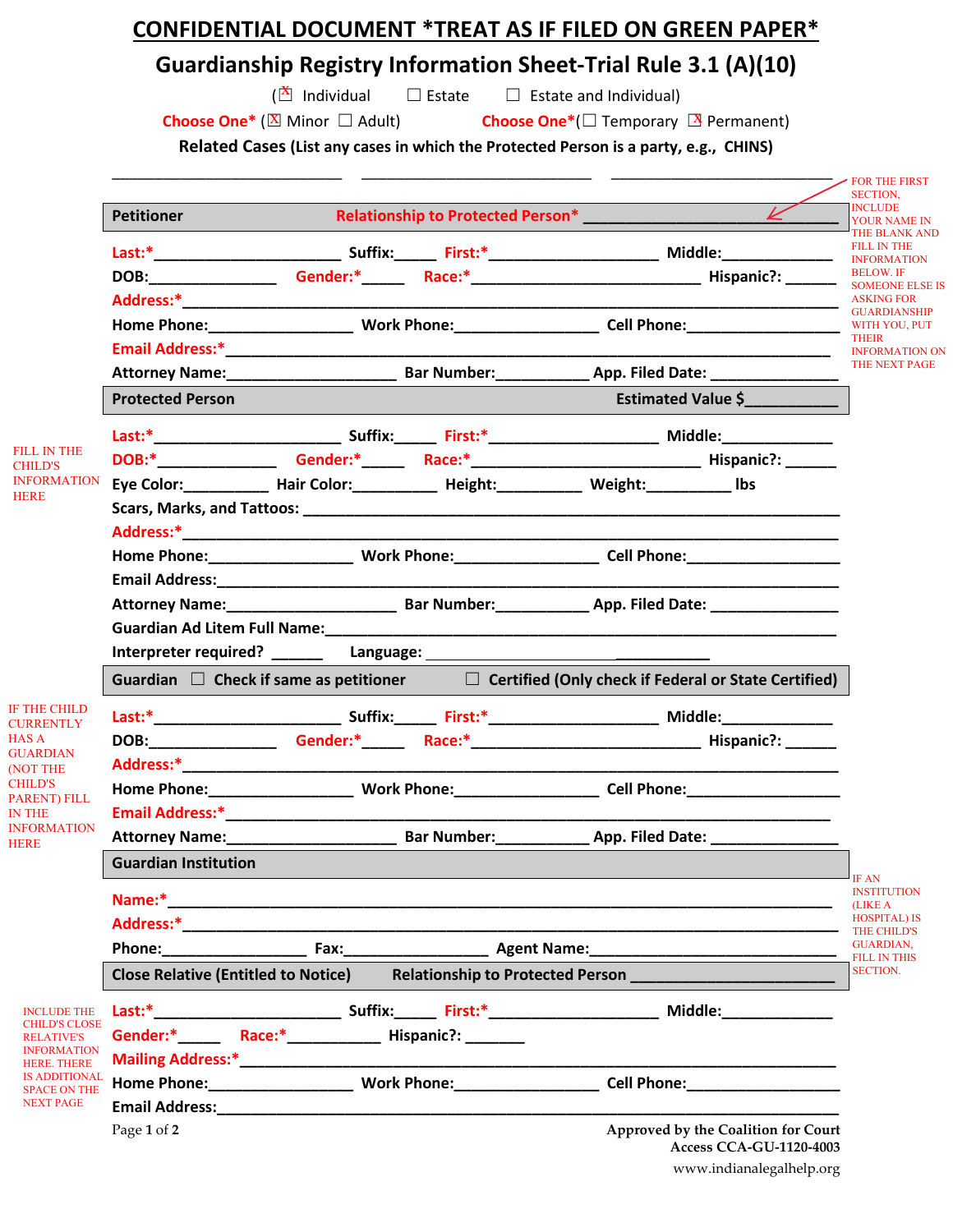# **CONFIDENTIAL DOCUMENT \*TREAT AS IF FILED ON GREEN PAPER\***

# **Guardianship Registry Information Sheet- Trial Rule 3.1 (A)(10)**

|                                                            |                                                                                                     |                                                                                                         | (Additional) |                                                                                                                                       |  |  |  |
|------------------------------------------------------------|-----------------------------------------------------------------------------------------------------|---------------------------------------------------------------------------------------------------------|--------------|---------------------------------------------------------------------------------------------------------------------------------------|--|--|--|
|                                                            | <b>Petitioner</b>                                                                                   |                                                                                                         |              |                                                                                                                                       |  |  |  |
| <b>IF ANOTHER</b><br><b>PERSON IS</b>                      |                                                                                                     |                                                                                                         |              |                                                                                                                                       |  |  |  |
| <b>ASKING FOR</b><br>$CO-$                                 |                                                                                                     |                                                                                                         |              |                                                                                                                                       |  |  |  |
| <b>GUARDIANSHIP</b>                                        |                                                                                                     |                                                                                                         |              |                                                                                                                                       |  |  |  |
| OF THE CHILD,<br><b>FILL IN THIS</b>                       |                                                                                                     |                                                                                                         |              |                                                                                                                                       |  |  |  |
| <b>INFORMATION</b>                                         |                                                                                                     |                                                                                                         |              |                                                                                                                                       |  |  |  |
|                                                            |                                                                                                     |                                                                                                         |              |                                                                                                                                       |  |  |  |
|                                                            |                                                                                                     | Guardian $\Box$ Check if same as petitioner $\Box$ Certified (Only check if Federal or State Certified) |              |                                                                                                                                       |  |  |  |
| IF THE CHILD<br><b>HAS ANOTHER</b>                         |                                                                                                     |                                                                                                         |              |                                                                                                                                       |  |  |  |
| <b>GUARDIAN</b>                                            |                                                                                                     |                                                                                                         |              |                                                                                                                                       |  |  |  |
| (NOT THE<br><b>CHILD'S</b>                                 |                                                                                                     |                                                                                                         |              |                                                                                                                                       |  |  |  |
| <b>PARENT AND</b><br><b>NOT LISTED</b>                     |                                                                                                     |                                                                                                         |              |                                                                                                                                       |  |  |  |
| <b>ABOVE) FILL</b><br><b>IN THIS</b><br><b>INFORMATION</b> |                                                                                                     |                                                                                                         |              |                                                                                                                                       |  |  |  |
|                                                            |                                                                                                     | Attorney Name: Bar Number: App. Filed Date:                                                             |              |                                                                                                                                       |  |  |  |
|                                                            | Close Relative (Entitled to Notice) Relationship to Protected Person ______________________________ |                                                                                                         |              |                                                                                                                                       |  |  |  |
|                                                            |                                                                                                     |                                                                                                         |              | <b>INCLUDE THE</b><br><b>CHILD'S</b>                                                                                                  |  |  |  |
|                                                            |                                                                                                     |                                                                                                         |              | <b>CLOSE</b><br><b>RELATIVE'S</b>                                                                                                     |  |  |  |
|                                                            |                                                                                                     |                                                                                                         |              | <b>INFORMATION</b>                                                                                                                    |  |  |  |
|                                                            |                                                                                                     |                                                                                                         |              |                                                                                                                                       |  |  |  |
|                                                            |                                                                                                     |                                                                                                         |              | <b>SPACE ON THE</b><br>Email Address: Next Page 1998 and 2009 and 2009 and 2009 and 2009 and 2009 and 2009 and 2009 and 2009 and 2009 |  |  |  |
|                                                            | <b>Interested Party</b>                                                                             |                                                                                                         |              |                                                                                                                                       |  |  |  |
|                                                            |                                                                                                     |                                                                                                         |              |                                                                                                                                       |  |  |  |
|                                                            |                                                                                                     |                                                                                                         |              |                                                                                                                                       |  |  |  |
| <b>FILL IN THE</b><br><b>REMAINING</b>                     |                                                                                                     |                                                                                                         |              |                                                                                                                                       |  |  |  |
| <b>BLANKS IF</b><br><b>THERE ARE</b>                       |                                                                                                     |                                                                                                         |              |                                                                                                                                       |  |  |  |
| <b>MORE</b><br><b>INTERESTED</b><br><b>PERSONS</b>         |                                                                                                     |                                                                                                         |              |                                                                                                                                       |  |  |  |
|                                                            | <b>Interested Party</b>                                                                             |                                                                                                         |              |                                                                                                                                       |  |  |  |
|                                                            |                                                                                                     |                                                                                                         |              |                                                                                                                                       |  |  |  |
|                                                            |                                                                                                     |                                                                                                         |              |                                                                                                                                       |  |  |  |
|                                                            |                                                                                                     |                                                                                                         |              |                                                                                                                                       |  |  |  |
|                                                            |                                                                                                     |                                                                                                         |              |                                                                                                                                       |  |  |  |
|                                                            |                                                                                                     |                                                                                                         |              |                                                                                                                                       |  |  |  |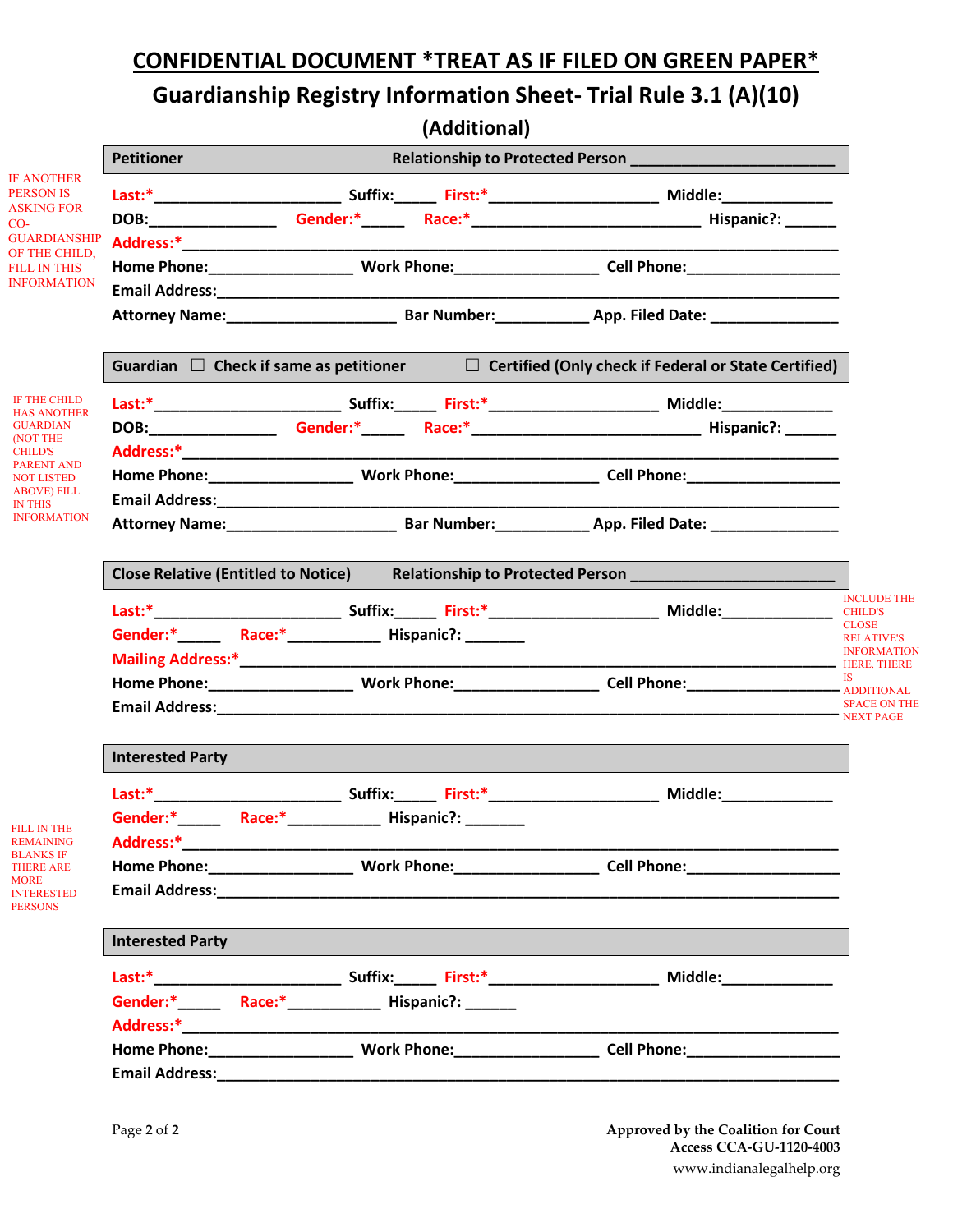## **Form ACR (Access to Court Records)**

| <b>STATE OF INDIANA</b>                                                                                                                                                                                                                                                                                                                                                     |                                                                                                                     |                                                   |
|-----------------------------------------------------------------------------------------------------------------------------------------------------------------------------------------------------------------------------------------------------------------------------------------------------------------------------------------------------------------------------|---------------------------------------------------------------------------------------------------------------------|---------------------------------------------------|
|                                                                                                                                                                                                                                                                                                                                                                             | CAUSE NO.                                                                                                           |                                                   |
| IN RETHE GUARDIANSHIP OF:                                                                                                                                                                                                                                                                                                                                                   | FIRST FORM YOU FILLED OUT AND ENTER THE SAME<br><b>INFORMATION</b>                                                  | FOR THE SECTION ABOVE THE DOTTED LINE LOOK AT THE |
| Minor Child                                                                                                                                                                                                                                                                                                                                                                 | HERE.                                                                                                               |                                                   |
|                                                                                                                                                                                                                                                                                                                                                                             | <b>Notice of Exclusion of Confidential Information from Public Access</b><br>(FILED WITH TRIAL COURT CLERK)         |                                                   |
| Contemporaneous with the filing of this notice, YOUR NAME<br>confidential information under the Indiana Rules on Access to Court<br>Records. YOUR NAME records. YOUR NAME records. YOUR NAME<br>information is to remain excluded from public access in accordance with the authority listed below:                                                                         |                                                                                                                     |                                                   |
| Name or description of document                                                                                                                                                                                                                                                                                                                                             | <b>ACR</b> grounds for exclusion                                                                                    |                                                   |
| Guardianship Registry Information Sheet Access to Court Records Rule 5(b)(2)                                                                                                                                                                                                                                                                                                |                                                                                                                     | <b>SIGN HERE</b>                                  |
| I hereby certify that I sent a copy of this document on <b>PARENT OR OTHER INTERESTED PERSON</b> by<br>$\frac{$ HOW YOU WILL GET $\bigcap$ e-service using the e-filing system<br><b>THIS</b><br>DOCUMENT TO THE $\leq$ $\Box$ first-class U.S. mail, postage prepaid<br>PARENT OR OTHER<br>$\Box$ hand delivery<br><b>INTERESTED PERSON</b>                                | DATE YOU WILL SEND THIS TO THE<br>to NAME OF PERSON THIS FORM WILL BE SENT TO at the following address:             |                                                   |
|                                                                                                                                                                                                                                                                                                                                                                             | ADDRESS THIS FORM WILL BE SENT TO                                                                                   |                                                   |
| I hereby certify that I sent a copy of this document on <b>PARENT OR OTHER INTERESTED PERSON</b> by<br>HOW YOU WILL GET $\Box$ e-service using the e-filing system<br><b>THIS</b><br>$\Box$ first-class U.S. mail, postage prepaid<br>DOCUMENT TO THE<br>PARENT OR OTHER<br>$\Box$ hand delivery<br><b>INTERESTED PERSON</b><br>to NAME OF PERSON THIS FORM WILL BE SENT TO | DATE YOU WILL SEND THIS TO THE<br><sub>emprope</sub> at the following address:<br>ADDRESS THIS FORM WILL BE SENT TO |                                                   |
| SIGNATURE OF CO-GUARDIAN, IF THERE IS ONE<br>Signature                                                                                                                                                                                                                                                                                                                      | YOUR SIGNATURE<br>Signature                                                                                         |                                                   |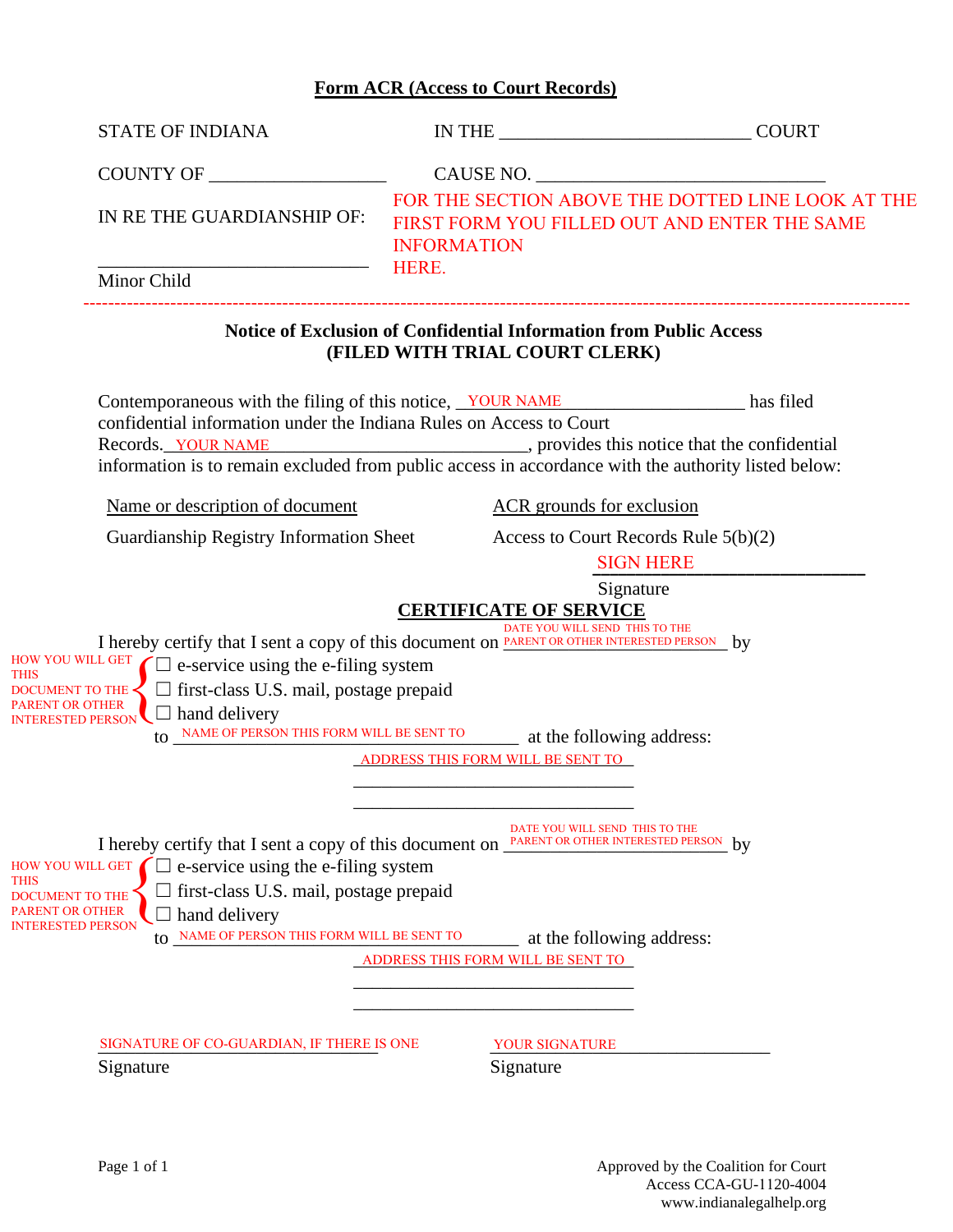**In most cases**, you have to notify the people listed below that you are asking the court to give you guardianship **and** when and where the hearing on your request for guardianship will be held.

Bring a completed *Notice Of Verified Petition For Appointment Of Guardian(s) Of The Person Of The Minor* for **each** of the people described below when you file your papers in court.

 $\Box$  All living parents

 $\Box$  Any interested persons. This includes any person alleged to have had the principal care and custody of the minor during the sixty (60) days preceding the filing of the petition. Review I.C. § 29-3-6-1 at<http://iga.in.gov/legislative/laws/2019/ic/titles/029#29-1-1-10>

 $\Box$  The minor child if the child is 14 years old or older.

Only one *Notice of Verified Petition For Appointment Of Guardian(s) Of The Person Of The Minor* is included in this packet of forms, but you can get additional ones here: <https://indianalegalhelp.org/court-forms/guardianship/>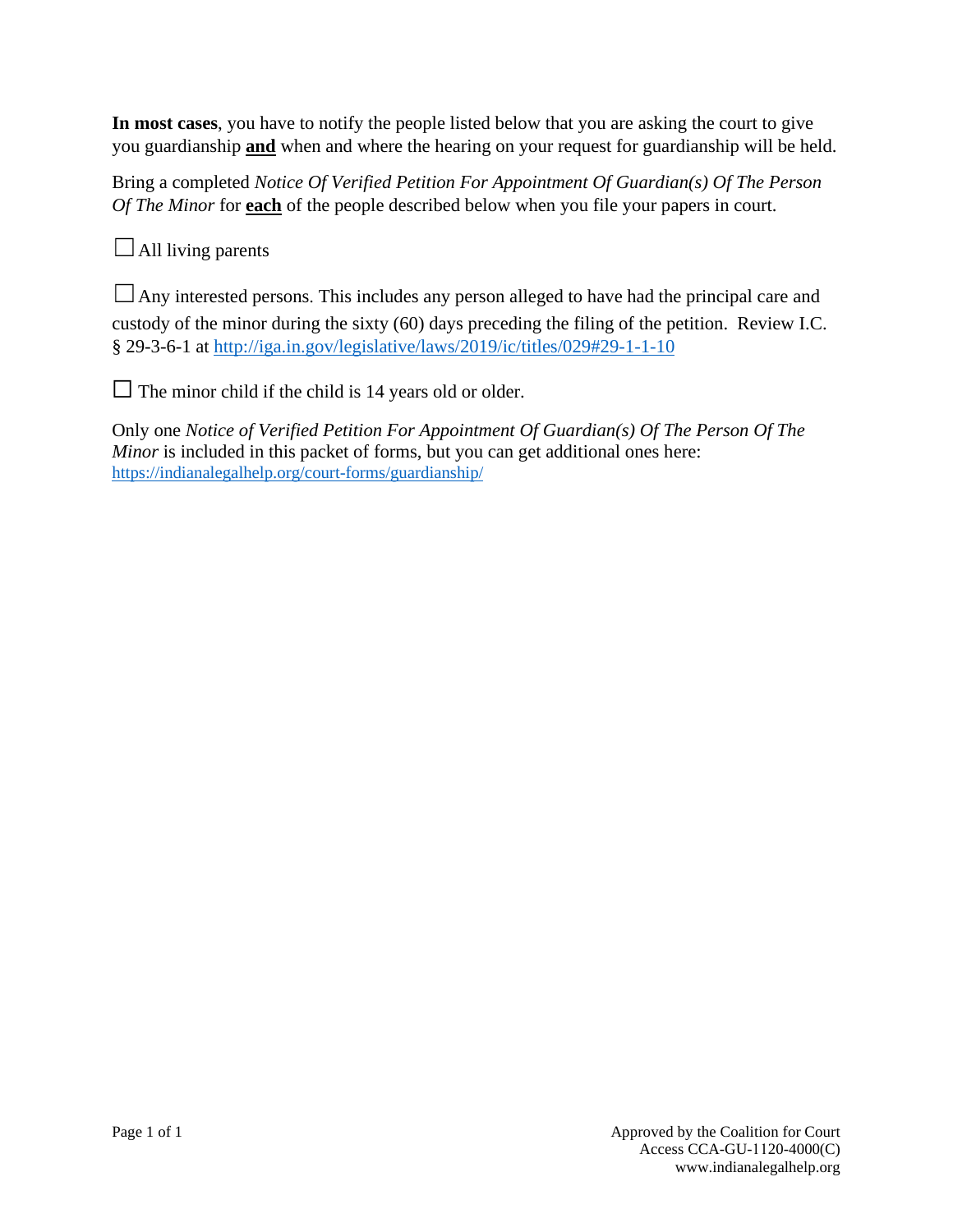# **YOU WILL NEED A COPY OF THIS FORM FOR EACH PARENT, INTERESTED PERSON, AND THE MINOR CHILD IF THEY ARE 14 YEARS OLD OR OLDER.**

| <b>STATE OF INDIANA</b>                                  |                          | IN THE $\_$                                                                                                                                        | <b>COURT</b> |
|----------------------------------------------------------|--------------------------|----------------------------------------------------------------------------------------------------------------------------------------------------|--------------|
| COUNTY OF                                                |                          |                                                                                                                                                    |              |
| IN RE THE GUARDIANSHIP OF:                               |                          | FOR THE SECTION ABOVE THE DOTTED LINE, LOOK<br>AT THE FIRST FORM YOU FILLED OUT AND COPY THE<br><b>INFORMATION HERE.</b>                           |              |
| Minor Child                                              |                          |                                                                                                                                                    |              |
|                                                          |                          |                                                                                                                                                    |              |
|                                                          |                          | <b>NOTICE OF VERIFIED PETITION FOR APPOINTMENT OF GUARDIAN(S) OF</b>                                                                               |              |
|                                                          |                          | THE PERSON OF THE MINOR<br>NAME OF PARENT, MINOR CHILD 14 YEARS OLD OR OLDER, OR INTERESTED                                                        |              |
| TO:<br><b>PERSON</b>                                     |                          |                                                                                                                                                    |              |
|                                                          |                          | ADDRESS OF PARENT, MINOR CHILD 14 YEARS OLD OR OLDER, OR                                                                                           |              |
|                                                          | <b>INTERESTED PERSON</b> |                                                                                                                                                    |              |
| The following notice is given pursuant to I.C. 29-3-6-2: |                          |                                                                                                                                                    |              |
|                                                          |                          |                                                                                                                                                    |              |
|                                                          |                          | <sup>O</sup> THIS INFORMATION Webstart BE PROVIDED <sup>time)</sup> in (city),                                                                     |              |
|                                                          |                          | Indiana, the Y THE COURT                                                                                                                           | (name        |
|                                                          |                          | and address of court) will hold a hearing to determine whether a guardian should be appointed or                                                   |              |
|                                                          |                          |                                                                                                                                                    |              |
|                                                          |                          | a protective order should be issued for <b>NAME OF MINOR CHILD</b>                                                                                 | (name        |
| of alleged incapacitated person or minor).               |                          |                                                                                                                                                    |              |
|                                                          |                          | A copy of the petition requesting appointment of a guardian or for the issuance of a                                                               |              |
| protective order is attached to this notice.             |                          |                                                                                                                                                    |              |
|                                                          |                          | At the hearing the court will determine whether <b>NAME OF MINOR CHILD</b>                                                                         |              |
|                                                          |                          | (name of alleged incapacitated person or minor) is an incapacitated person or minor under                                                          |              |
|                                                          |                          | Indiana law. This proceeding may substantially affect the rights of<br><b>NAME OF MINOR CHILD</b> (name of alleged incapacitated person or minor). |              |

If the court finds that\_NAME OF MINOR CHILD (name of alleged incapacitated person or minor) is an incapacitated person or minor, the court at the hearing shall also consider whether <u>vour name and name of co-guardian</u> (IF THERE IS ONE) (name of proposed guardian, if any) should be appointed as guardian of \_\_\_\_\_\_\_\_\_\_\_\_\_\_\_\_\_\_\_\_\_\_\_\_\_\_\_\_\_\_\_\_\_\_\_\_\_\_\_\_\_\_\_\_\_\_\_\_\_\_\_\_(name of alleged incapacitated NAME OF MINOR CHILD

person or minor). The court may, in its discretion, appoint some other qualified person as guardian. The court may also, in its discretion, limit the powers and duties of the guardian to allow **NAME OF MINOR CHILD** (name of alleged incapacitated person or minor) to retain control over certain property and activities. The court may also determine whether a protective order should be entered on behalf of NAME OF MINOR CHILD (name of alleged incapacitated person or minor).

The court may, where required, appoint a guardian ad litem to represent \_\_\_\_\_\_\_\_\_\_\_\_\_\_\_\_\_\_\_\_\_\_\_\_\_\_\_\_\_\_\_\_\_\_\_\_\_\_\_\_\_\_\_\_\_\_\_\_\_\_\_\_\_(name of alleged incapacitated person or minor) at the hearing. NAME OF MINOR CHILD

The court may, on its own motion or on request of any interested person, postpone the hearing to another date and time.

# \_\_\_\_\_\_\_\_\_\_\_\_\_\_\_\_\_\_\_\_\_\_\_\_\_\_\_\_\_\_\_\_\_\_\_\_\_\_\_\_\_\_ LEAVE BLANK

Clerk of the Court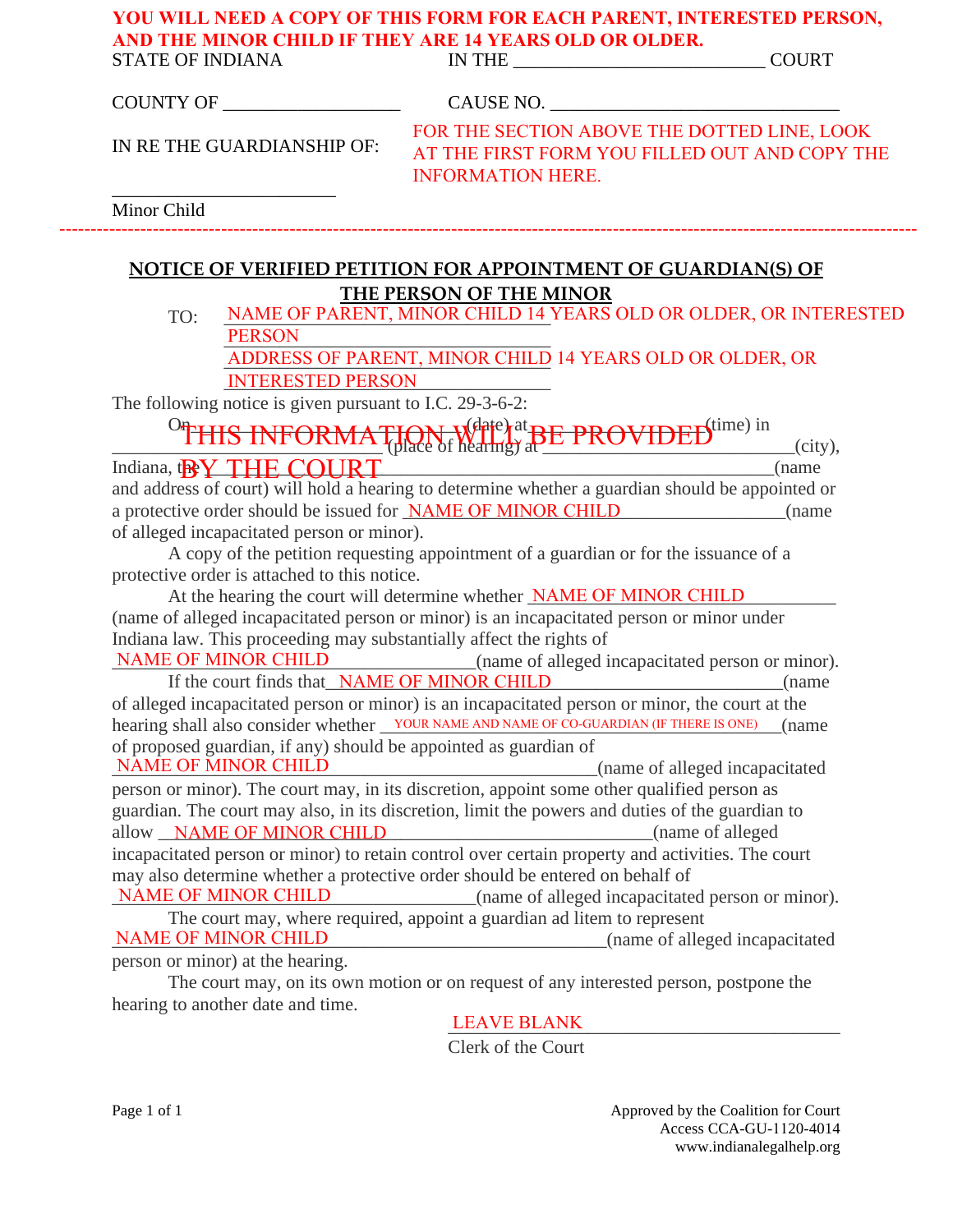| <b>STATE OF INDIANA</b>        |                                                                    | <b>COURT</b>                                      |
|--------------------------------|--------------------------------------------------------------------|---------------------------------------------------|
| COUNTY OF ____________________ |                                                                    | CAUSE NO.                                         |
| IN RE THE GUARDIANSHIP OF:     | FIRST FORM YOU FILLED OUT AND ENTER THE SAME<br><b>INFORMATION</b> | FOR THE SECTION ABOVE THE DOTTED LINE LOOK AT THE |
| Minor Child                    | <b>HERE.</b>                                                       |                                                   |

#### **ORDER SETTING HEARING ON PETITION FOR APPOINTMENT OF GUARDIAN**

------------------------------------------------------------------------------------------------------------------------------

 $\qquad \qquad \text{at}$ 

Comes now, <u>YOUR NAME AND NAME OF CO-GUARDIAN</u> (IF THERE IS ONE)  $\ldots$ , and files a Verified Petition for Appointment of Guardian of the Person of NAME OF MINOR CHILD

The Court schedules the Verified Petition for hearing on:

\_\_\_\_\_\_\_\_\_\_\_\_\_\_\_\_\_\_\_\_\_\_\_\_\_\_\_\_\_\_\_\_\_\_\_\_\_\_\_\_\_\_. LEAVE BLANK

\_\_\_\_\_\_\_\_\_\_\_\_\_\_\_\_\_\_\_\_\_\_\_\_\_\_\_\_\_\_ \_\_\_\_\_\_\_\_\_\_\_\_\_\_\_\_\_\_\_\_\_\_\_\_\_\_\_\_\_\_ \_\_\_\_\_\_\_\_\_\_\_\_\_\_\_\_\_\_\_\_\_\_\_\_\_\_\_\_\_\_ \_\_\_\_\_\_\_\_\_\_\_\_\_\_\_\_\_\_\_\_\_\_\_\_\_\_\_\_\_\_ \_\_\_\_\_\_\_\_\_\_\_\_\_\_\_\_\_\_\_\_\_\_\_\_\_\_\_\_\_\_ \_\_\_\_\_\_\_\_\_\_\_\_\_\_\_\_\_\_\_\_\_\_\_\_\_\_\_\_\_\_

Date:

Judicial Officer

Distribution: **YOUR NAME** \_\_\_\_\_\_\_\_\_\_\_\_\_\_\_\_\_\_\_\_\_\_\_\_\_\_\_\_\_\_ \_\_\_\_\_\_\_\_\_\_\_\_\_\_\_\_\_\_\_\_\_\_\_\_\_\_\_\_\_\_ YOUR ADDRESS

Page 1 of 1 Approved by the Coalition for Court Access CCA-GU-1120-4006 www.indianalegalhelp.org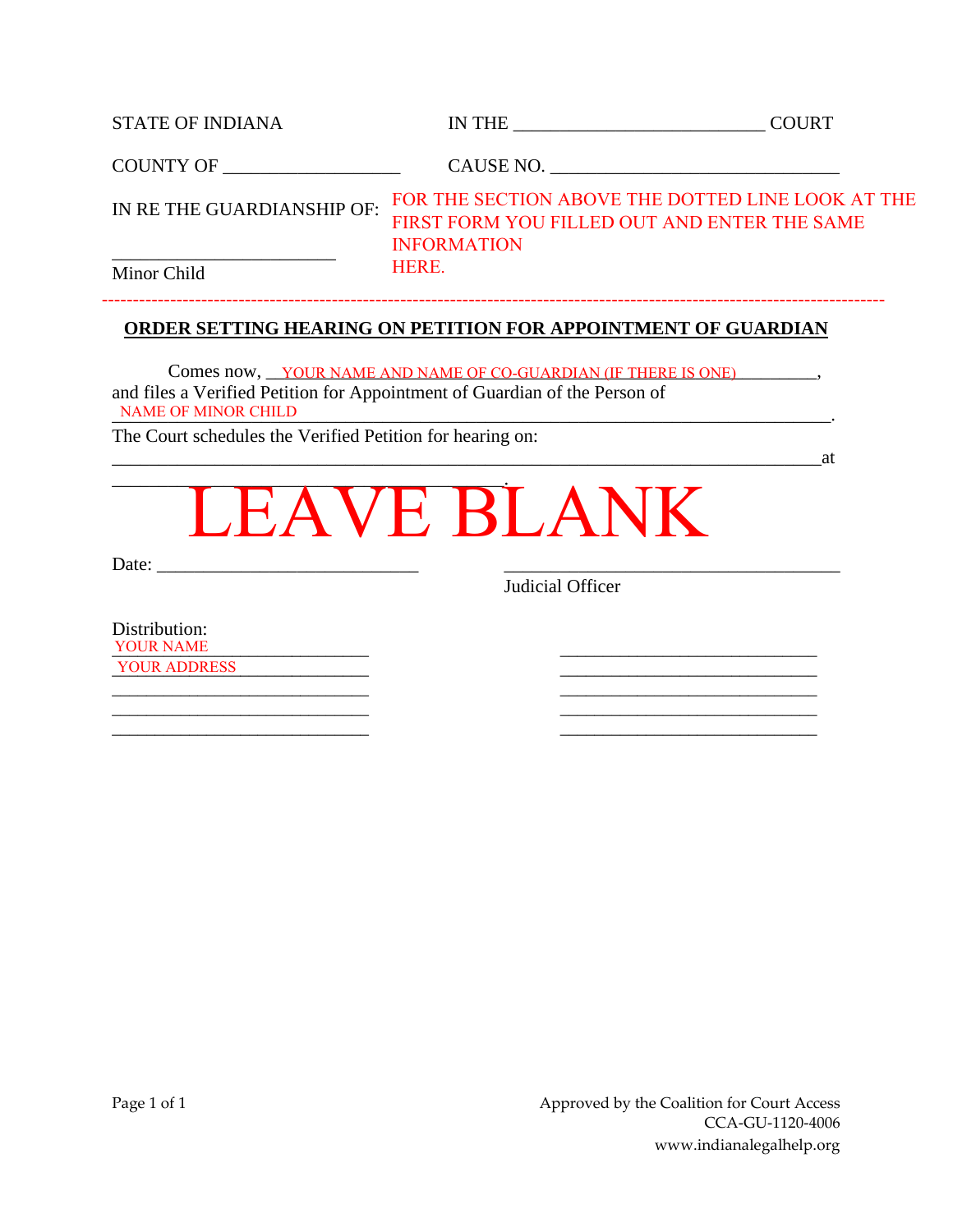| <b>STATE OF INDIANA</b>   | IN THE                                                              | <b>COURT</b>                                     |
|---------------------------|---------------------------------------------------------------------|--------------------------------------------------|
| COUNTY OF                 | CAUSE NO.                                                           |                                                  |
| IN RETHE GUARDIANSHIP OF: | FOR THE SECTION ABOVE THE DOTTED LINE LOOK AT<br><b>INFORMATION</b> | THE FIRST FORM YOU FILLED OUT AND ENTER THE SAME |
| Minor Child               | <b>HERE.</b>                                                        |                                                  |

## **ORDER APPOINTING GUARDIAN FOR MINOR**

The Court now finds as follows:

1. The individual for whom the Guardian is sought is a minor child.

2. The appointment of a Guardian is necessary to provide care and supervision of the Minor Child's physical person.

#### IT IS THEREFORE ORDERED as follows:

1. MINOR CHILD'S NAME is adjudicated a Minor Child.

2. YOUR NAME AND NAME OF CO-GUARDIAN (IF THERE IS ONE) is appointed Guardian.

3. No bond is required except on further Order.

4. The court has received the Oath of Guardianship and the Clerk shall issue Letters of Guardianship.

# SO ORDERED LEAVE BLANK

\_\_\_\_\_\_\_\_\_\_\_\_\_\_\_\_\_\_\_\_\_\_\_\_\_\_\_\_\_\_\_\_\_\_\_\_\_\_\_\_\_\_ Judicial Officer

\_\_\_\_\_\_\_\_\_\_\_\_\_\_\_\_\_\_\_\_\_\_\_\_\_\_\_\_\_\_ \_\_\_\_\_\_\_\_\_\_\_\_\_\_\_\_\_\_\_\_\_\_\_\_\_\_\_\_\_\_ \_\_\_\_\_\_\_\_\_\_\_\_\_\_\_\_\_\_\_\_\_\_\_\_\_\_\_\_\_\_ \_\_\_\_\_\_\_\_\_\_\_\_\_\_\_\_\_\_\_\_\_\_\_\_\_\_\_\_\_\_

Distribution:  $\_YOUR\; NAME$ \_\_\_\_\_\_\_\_\_\_\_\_\_\_\_\_\_\_\_\_\_\_\_\_\_\_\_\_\_\_ \_\_\_\_\_\_\_\_\_\_\_\_\_\_\_\_\_\_\_\_\_\_\_\_\_\_\_\_\_\_ ADDRESS\_\_\_\_\_\_\_\_\_\_\_\_\_\_\_\_\_\_\_\_\_\_\_\_\_\_\_\_\_\_ \_\_\_\_\_\_\_\_\_\_\_\_\_\_\_\_\_\_\_\_\_\_\_\_\_\_\_\_\_\_

Page 1 of 1 Approved by the Coalition for Court Access CCA-GU-1120-4007 www.indianalegalhelp.org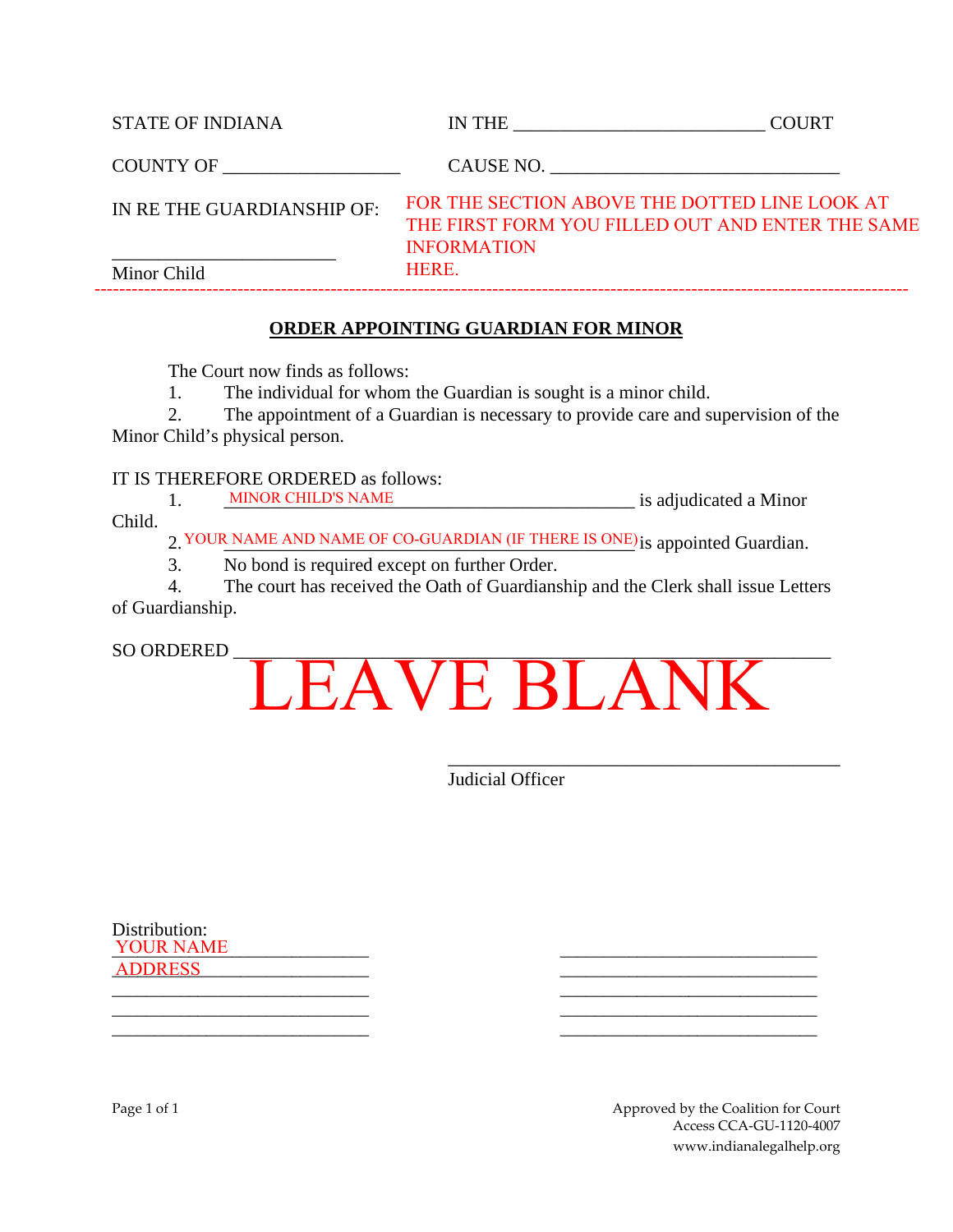| <b>STATE OF INDIANA</b>   | IN THE                                                                                                                  | <b>COURT</b> |
|---------------------------|-------------------------------------------------------------------------------------------------------------------------|--------------|
| <b>COUNTY OF</b>          | CAUSE NO.                                                                                                               |              |
| IN RETHE GUARDIANSHIP OF: | FOR THE SECTION ABOVE THE DOTTED LINE LOOK AT<br>THE FIRST FORM YOU FILLED OUT AND ENTER THE SAME<br><b>INFORMATION</b> |              |
| Minor Child               | <b>HERE.</b>                                                                                                            |              |
|                           |                                                                                                                         |              |

## **OATH OF GUARDIAN**

|  | I/We_YOUR NAME AND NAME OF CO-GUARDIAN (IF THERE IS ONE) |  |  |  |
|--|----------------------------------------------------------|--|--|--|
|--|----------------------------------------------------------|--|--|--|

swear and affirm that I/we will faithfully discharge my/our duties as guardian(s) of \_\_\_\_\_\_\_\_\_\_\_\_\_\_\_\_\_\_\_\_\_\_\_\_\_\_\_\_\_\_\_\_\_\_\_\_\_\_\_\_\_\_\_\_\_\_\_\_\_\_\_\_\_\_\_\_\_\_\_\_\_\_\_\_\_\_\_\_\_\_\_\_\_\_\_\_\_\_ MINOR CHILD'S NAME

according to law.

# \_\_\_\_\_\_\_\_\_\_\_\_\_\_\_\_\_\_\_\_\_\_\_\_\_\_\_\_\_\_\_\_\_\_\_ \_\_\_\_\_\_\_\_\_\_\_\_\_\_\_\_\_\_\_\_\_\_\_\_\_\_\_\_\_\_\_\_\_\_\_ IN FRONT OF A NOTARY PUBLIC DO NOT SIGN THIS DOCUMENT UNTIL YOU AND THE CO-GUARDIAN (IF THERE IS ONE) ARE

| <b>NAME OF CO-GUARDIAN</b>             | Guardian,                                                                           |   | <b>YOUR NAME</b>                                                                                                      |  | Guardian, |     |
|----------------------------------------|-------------------------------------------------------------------------------------|---|-----------------------------------------------------------------------------------------------------------------------|--|-----------|-----|
| Address:<br><b>CO-GUARDIAN ADDRESS</b> |                                                                                     |   | Address:<br><b>YOUR ADDRESS</b>                                                                                       |  |           |     |
|                                        | Date of birth: CO-GUARDIAN DATE OF BIRTH                                            |   | Date of birth: YOUR DATE OF BIRTH                                                                                     |  |           |     |
| <b>STATE OF INDIANA</b>                |                                                                                     |   |                                                                                                                       |  |           |     |
| COUNTY OF COUNTY                       |                                                                                     |   |                                                                                                                       |  |           |     |
| <b>Before</b><br>me,<br><b>COUNTY</b>  |                                                                                     | a | notary public in and<br>County, State of Indiana, personally appeared<br>and he/she having been first duly sworn upon |  |           | for |
|                                        | his/her oath, says that the facts all alleged in the foregoing instrument are true. |   |                                                                                                                       |  |           |     |
| Date                                   | <b>HAVE</b> For Public                                                              |   |                                                                                                                       |  |           |     |
| My Commission Expires:                 |                                                                                     |   |                                                                                                                       |  |           |     |